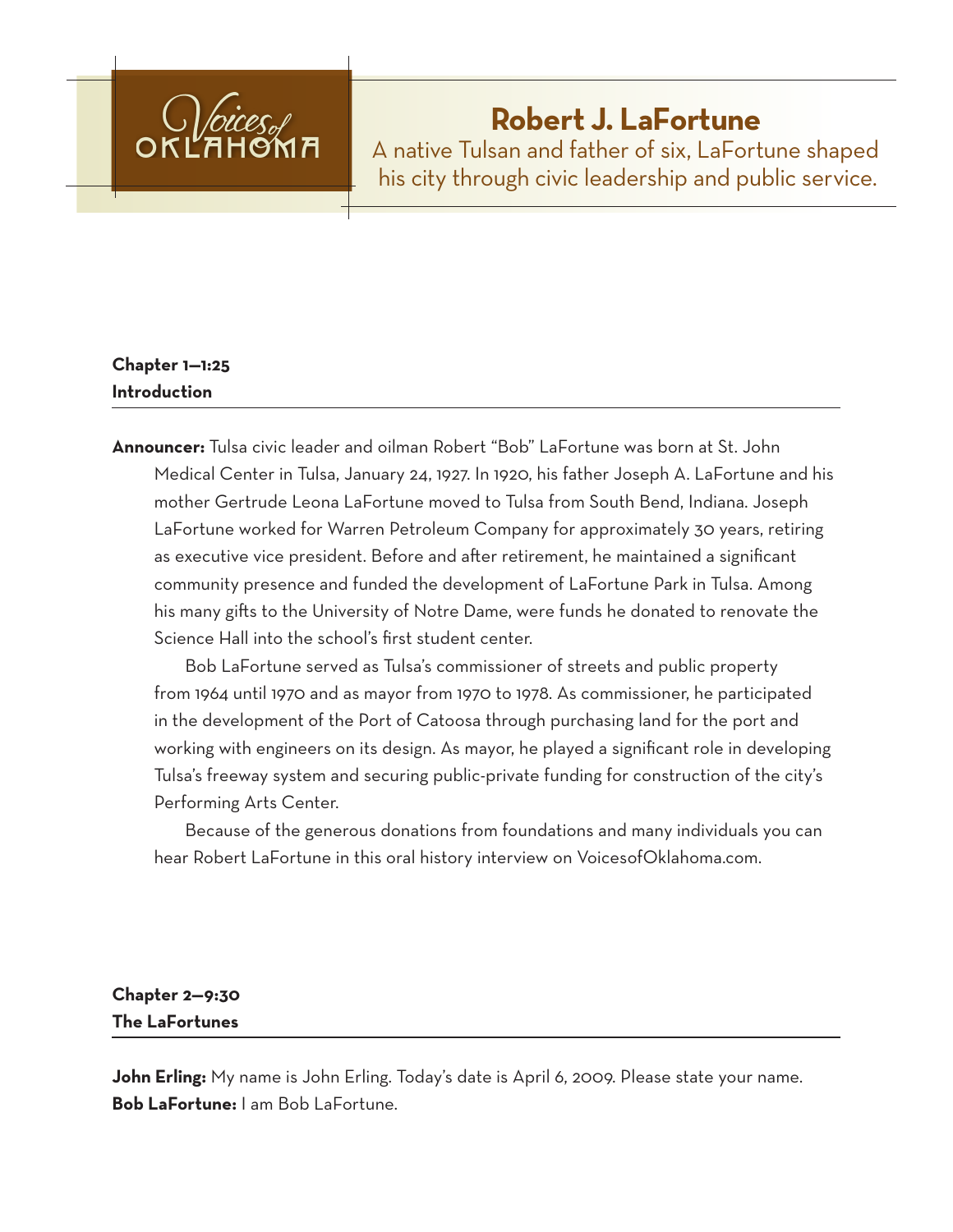- **JE:** Where were you born?
- **BL:** I am a native Tulsan. I was born here in Tulsa in January 1927.
- **JE:** Tell us about the building where we are right now.
- **BL:** We are having this meeting in my office, which 937 The Philtower Building at 5th & Boston in downtown Tulsa.
- **JE:** Tell us how the LaFortune family came to Tulsa.
- **BL:** My parents moved to Tulsa in 1920, shortly after they were married in South Bend, Indiana. Both of my parents were from South Bend. My mother was from Mishawaka, which is a suburb of South Bend.
- **JE:** And there are names were?
- **BL:** My dad's name was Joseph A. LaFortune and my mother's name was Gertrude Leona LaFortune. Her maiden name was Tremel.
- **JE:** Do you have brothers and sisters?
- **BL:** Yes our family consists of four children. An older sister Jeanne, who is now deceased; I have a brother and a sister who are twins, Mary Ann Wilcox and my brother J.A. LaFortune, Jr.
- **JE:** Can I jump back to your grandfather and grandmother?
- **BL:** Yes. On the maternal side, my grandparents lived in Mishawaka, Indiana. They were Germans. The earlier family name besides Tremel, which is my mother's maiden name, was Wachs. So my mother grew up in a very German community in Mishawaka. Originally, the Wachs emigrated from Europe, from the Alasace-Lorraine area of France and Germany. On the paternal side, the knowledge we have is a little earlier. There was a French soldier who came to the Canadian province in about 1635 as a soldier I'm sure to fight the British, because they were always fighting each other all the time. After his soldiering he settled in an area near Montréal. Successive generations of his family farmed on a river going kind of Northwest from Montréal. The original name of the soldier was not as constituted today. It was at the time Tillier de LaFortune. The name got shortened as the family, I think according to my dad, migrated to South Bend, Indiana just for purposes of writing the name in a payroll, they took off the "Tillier de" and left the "LaFortune". On my mother's side I have all German heritage, so I would be half German. Then on my father's side, because he had an Irish mother and a Canadian-French father, I would be one fourth Irish and one fourth French.
- **JE:** When your father came to Tulsa, what was his job? Why did he come here professionally?
- **BL:** My dad dropped out of school in the 7th grade and that was to support the family he worked. When he was about 19 or 20 years old he took some day courses in journalism at Notre Dame. Then he went into the Naval Air Corps during World War I and served for about a year. He did not go overseas with that. He finished that and then he got a job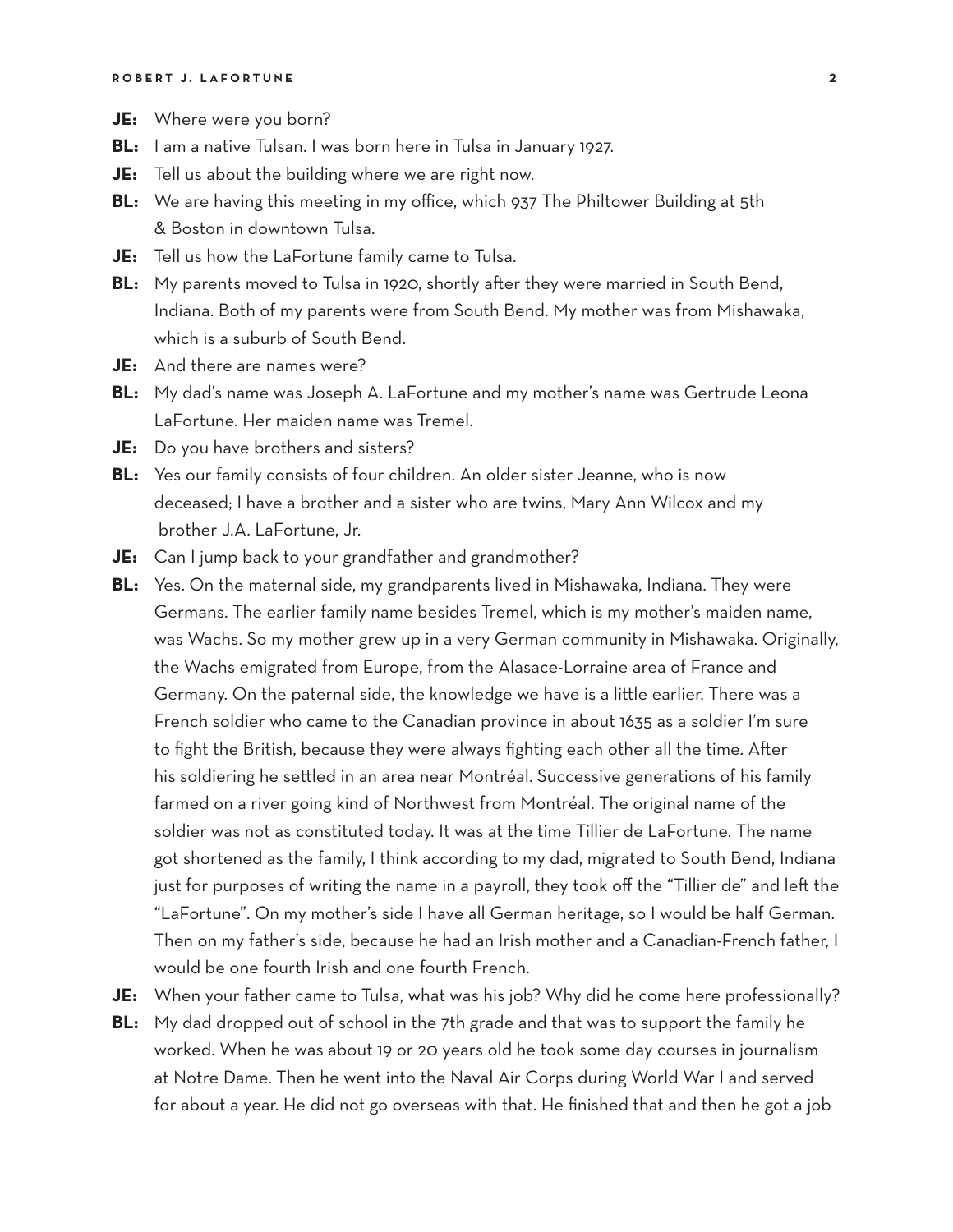with the YMCA kind of in bodybuilding and physical training. Someone in that interest suggested to him that he should look at Oklahoma as a place to move—that it was kind of a new frontier obviously in the oil business. So that's what he decided he would try. Other than that, he worked for the Indiana Water and Gas Company in South Bend for a while. Then when he was about 25 he decided to come to Tulsa. He came down here first and looked for work. There's an interesting story about how he looked for work that he always used to tell us. Since he didn't really know anybody or have any contacts here, he just went to the tallest building in Tulsa, which I think at the time was the Kennedy Building or one of those. He said, "I just went to the top floor and just started going in all the offices and worked my way down the street floor." Because he had had a little work in journalism and that was his interest, he went to the Tulsa World. He got a job there as a reporter, which didn't last very long. He always told us that they eventually let him go. He got a job with Mid-Continent Oil and Gas Association, and then he developed his own business of writing house bulletins for small oil and gas companies. That eventually led him to meet W.K. Warren. This was after they were married obviously. I can go back to that in a minute. He met W.K. Warren and he and his wife had a business marketing natural gasoline products. My dad wrote this house bulletin for his company for a while. Eventually Mr. Warren offered him a job. My dad took the job but also required that he received some kind of stock interest in this little company. So rather than putting all of his earnings in a salary, he took this stock interest in a company, which eventually, of course had a lot to do with the wealth that he was able to build. Going back now maybe a little to my mother and dad. They were married in 1920. My dad moved mother down to Tulsa. The first place they lived was what they called the library apartments. If you remember,

Carnegie's library for Tulsa was at 3rd & Cheyenne and there was a three-story apartment building next door to that on the west side and that's where they lived for the early years of their marriage. Then, within a few years they had their first daughter, my sister Jeanne, who deceased in about 1987. And then they had my twin brother and sister Mary Ann and Buddy in 1925 and then I was born in 1927.

**JE:** So then that was Warren Petroleum that your father worked for?

**BL:** Yes, it was Warren Petroleum. That was a very unique business in that day, because Bill Warren had established a business of recovering liquid products from the gas stream that came out of the oil fields. If you remember in the early days of oil field production—all over, Texas, Oklahoma and Louisiana was that a lot of gas was flared. A lot of the historical pictures have huge gas flares. Well, that's because people didn't have any end-use of that natural gas that was coming up as the oil was being produced. Companies however, were beginning to look at that gas as a resource. They also learned that there were a lot of liquid products that were flared with that gas. So businesses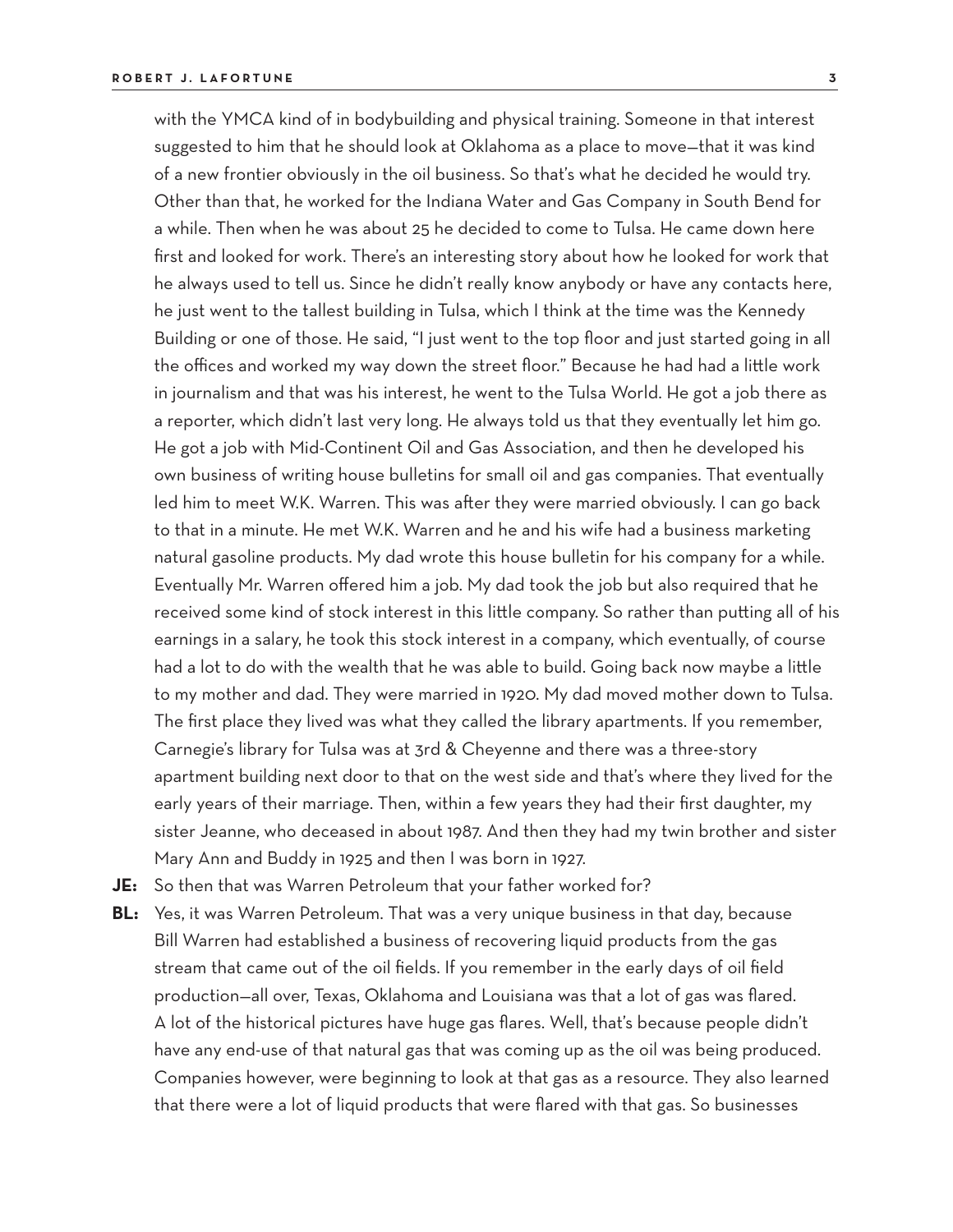were established that recovered the natural gas through what they called gasoline plants. Gasoline plants would recover the different fractions of the natural gas—the highest fractions being like an ethane or then a propane, or then a butane and then a lower fraction which was called natural gasoline. The Warren Petroleum Company had a motto, which was on all of their logos in the early days, it said, "just natural gasoline." Because they went around to all the oil producers who were flaring this gas and they would write up a contract to take the gas. Then they would market it through a gasoline plant. The liquid products would come off. They would sell the higher products, the butane and propane for chemicals and for household heating. And the lower products like the natural gasoline was recycled back into the crude oil streams to the refiners. Obviously, being a product like that, it upgraded the quality of the crude oil, so it was a very valuable product in the refining process. That's why that company thrived during the 1920s and even the 1930s, when

the Great Depression was on, that company was thriving because of the capture of these and products.

- **JE:** Over the years your father moved up in rank within the company?
- **BL:** My dad was always the number two person behind Bill Warren. The company bought and built natural gasoline plants. They had small natural gas gathering systems and they gradually established themselves as a public company. They went on the New York Stock Exchange in the late 1940s I think. Of course my dad had this interest that he had acquired in the very earliest days with Bill Warren, so that maintained a substantial stock ownership for our family, so to speak, in the company. Warren Petroleum then eventually sold to the Gulf Oil Company initially and then Gulf sold to Chevron and so on, so that was a very beneficial thing for our family and probably one of the reasons that my dad found the wealth that he did.

## **Chapter 3—5:24 LaFortune Park**

**John Erling:** He was very involved in the community.

**Bob LaFortune:** My dad was always involved in something in the community. He was the leader of one of the United Way campaigns here. He was involved in a lot of the Catholic organizations for fund raising principally. He was also very much involved in the natural gas industry as a leader there. He retired from Warren Petroleum in the very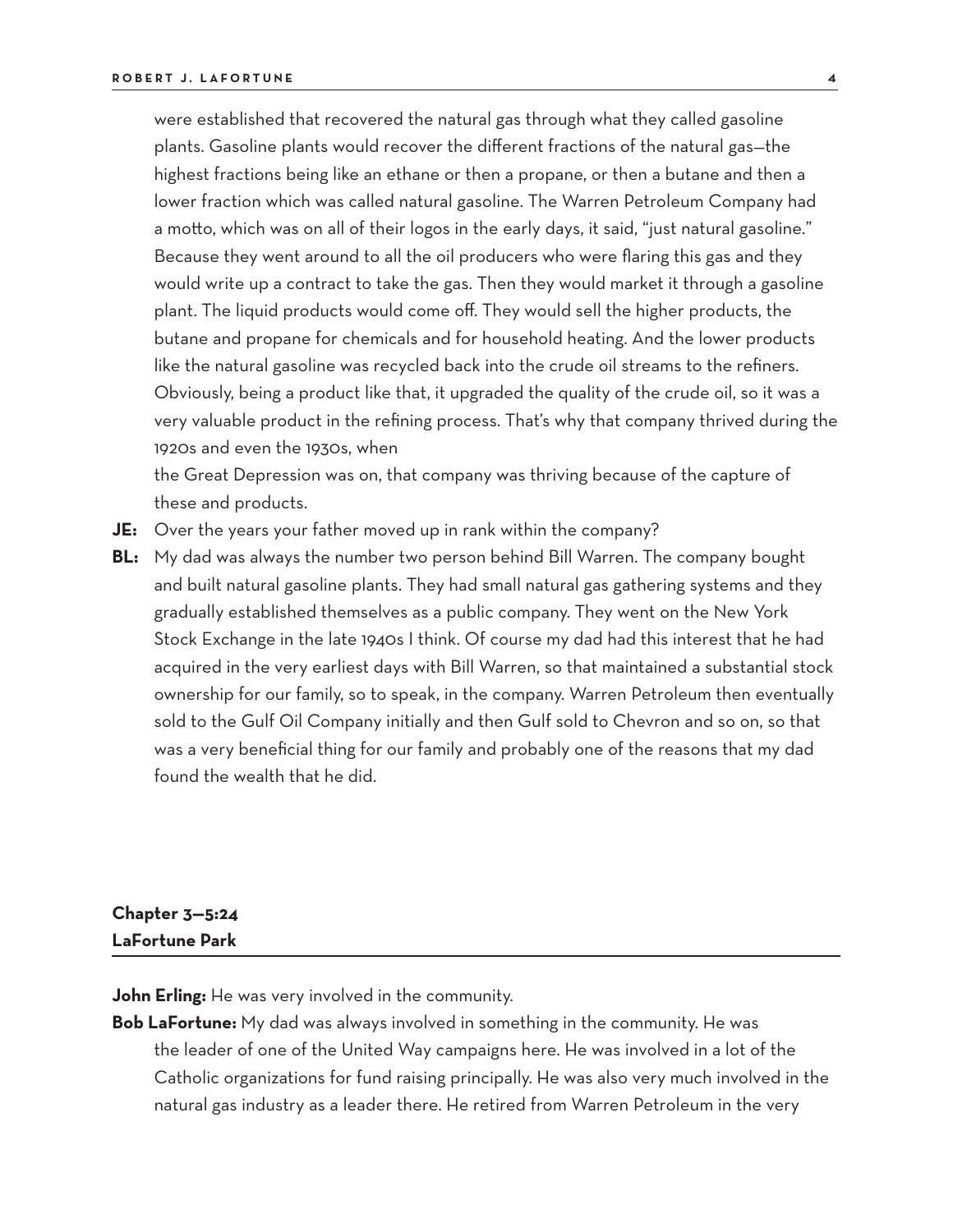early 1950s. He had had 30 years with the Warren Petroleum Company. He took a job during the Korean War with the Secretary of Commerce as the assistant director of energy for President Eisenhower. And he served it was like a dollar a year job that he took on. He and mother moved to Washington, D.C., while he did that. They were mainly concerned about the ability of the country to move liquid products through pipelines and through tankers from the Gulf Coast to the East Coast to supply, obviously warships on the East Coast. So that was his job, was to ensure that the country was adequately providing fuel and liquid products for our Navy in particular of the Armed Forces during the Korean War.

- **JE:** One of the big footprints that he placed in Tulsa was LaFortune Park. Do you remember and his thought process how that all developed?
- **BL:** Well, it's very interesting because my dad had always been interested in physical activity. He played a lot of golf. He didn't do other strenuous sports, but he certainly was an avid golfer. One of the things that was happening in Tulsa at the time, was that they had what I'll call a County poor farm, because that's where the County could place indigent families who were unable otherwise to support themselves. Remember, this was during the 1930s and during the Depression and maybe even into the 1940s, before the welfare system was really developed at the federal level. So families would be housed at the County farm. The County farm happened to be a half section, 320 acres of land between 51st and 61st Street on Yale. With the advent of the welfare system coming down from the federal government and through the County who actually managed it, the land at the County farm was no longer useful for the county to have. So they were considering disposing of it, actually selling it. Even that part of Tulsa was getting some development in those days. I remember, this would be like in mid-1950s—so when some of the people in the Chamber of Commerce heard that the county was thinking of selling this, they approached the County Commission and suggested that this would make a nice park for Tulsa. So the County Commission consented to having something proposed—then they went to my dad. Harvey Heller was one of the key persons. He was an oil and gas broker. He and some other people from the chamber approached my dad to develop this property as a County Park. He took to the idea very quickly. He agreed to put up the funds to develop a golf course, a swimming pool, some tennis courts and I think some softball fields. All of that was put together as LaFortune Park and probably the greatest delight of his life was the completion of that park.
- **JE:** It was named LaFortune Park because of his enormous donation to it obviously?
- **BL:** Yes. Actually, the land was donated to Tulsa. They carved out 20 acres on the east side of the park for Memorial High School and the rest of the land was considered for LaFortune Park.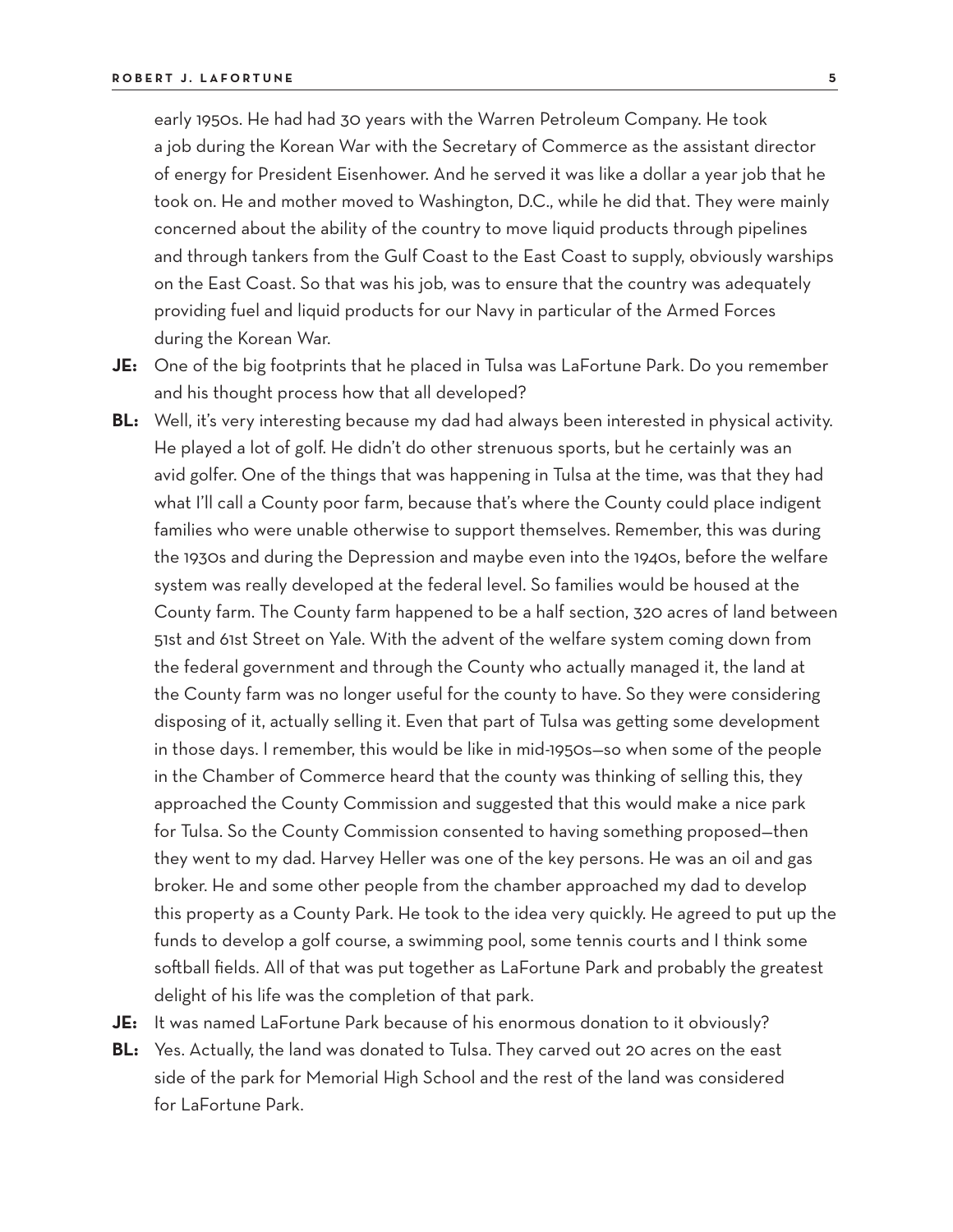- **JE:** Those who were used to the center of town where it is, that was miles and miles away.
- **BL:** It was way out, but the city didn't have any parks of its own in that area. They were always having trouble finding open land priced right for them to be able to buy—so this was almost like a windfall to be able to have the County do this and not require it to be sold.
- **JE:** That is a County Park as you pointed out. A lot of people think LaFortune Park is a city park, but it's a County Park and now we know why.
- **BL:** Right. You have to remember that the County, having three commissioners, they are all obviously very protective of their own Commissioner District—so eventually it led to Chandler Park being developed for that particular district, District 1. Then O'Brien Park on the north side for District 2, and LaFortune Park for District 3. So each of the commissioners so to speak, has a parochial interest in the park system and a major park in their Commissioner District.
- **JE:** Is there anything else that you think about that your father delighted in regarding his involvement in the city of Tulsa?
- **BL:** His other interests were the University of Tulsa, St. John Hospital, Cascia Hall School and Monte Cassino School. He was very generous with his donations to those entities.
- **JE:** He passed away in what year?
- **BL:** My dad died in 1975 and my mother died in 1987.

## **Chapter 4—4:30 Bob's Professional Start**

**John Erling:** Going back to you then, you were in fact born at St. John Hospital?

- **Bob LaFortune:** Yes. I was born the year after St. John opened. I was one of the earlier babies born there.
- **JE:** Then you attended elementary school?
- **BL:** Yes, my schooling here in Tulsa was at Marquette through 6th grade and then I went to Cascia Hall through graduation. Then before and after my service I attended TU. Then in 1948, I was just about halfway through college and I transferred to Purdue University as a chemical engineer and I graduated from there in 1951.
- **JE:** After high school though, your military service, what was that?
- **BL:** It was called the Merchant Marines Cadet Corps. They had a cadet-training program, which led to both an ensign's degree and a maritime license. So I joined that in 1945. I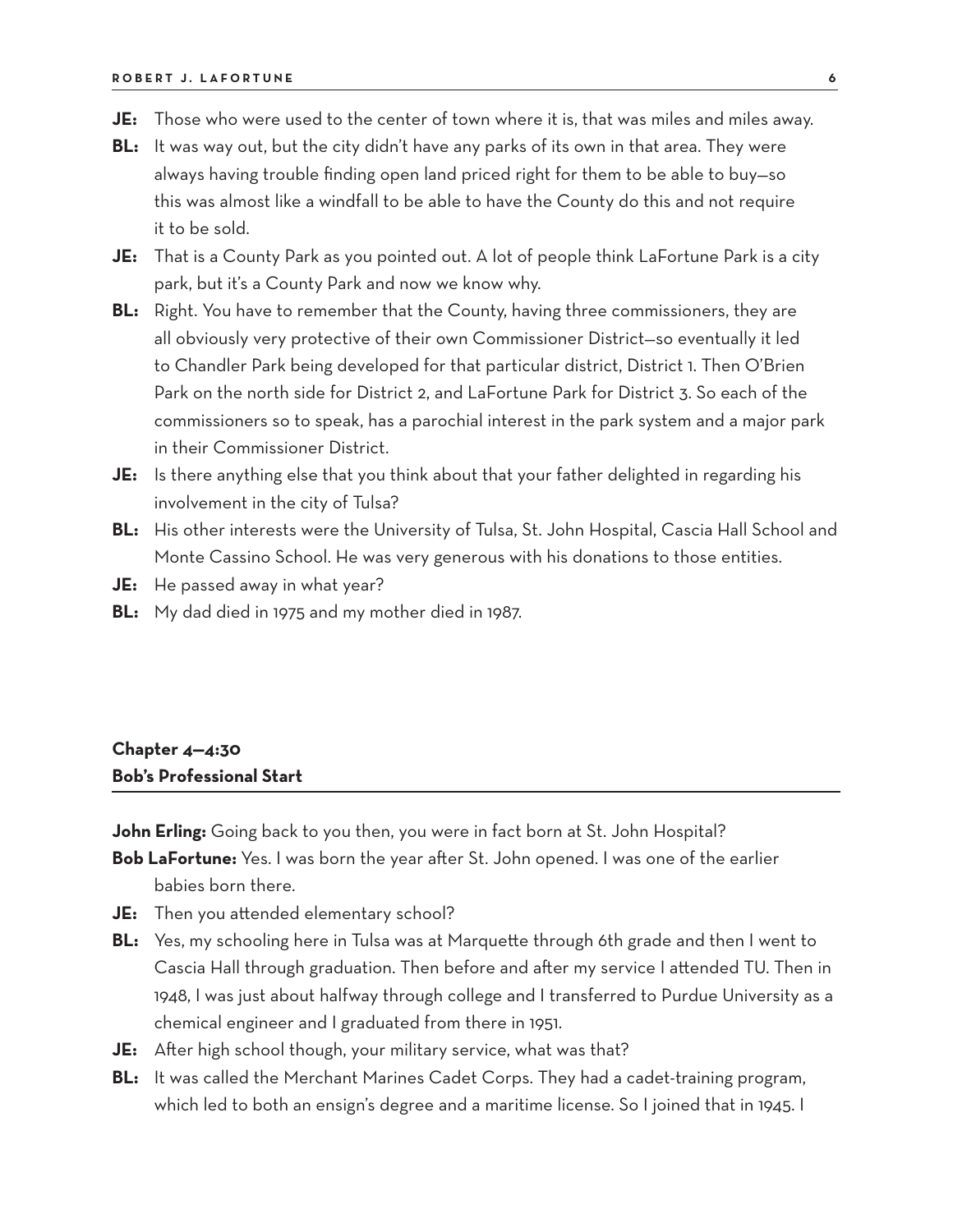went through their basic training in San Mateo, California for three months and then I went to sea for a year. The war was just ending. The week that I first went out to sea on this cargo ship that I was on was V-J Day. So I was in San Francisco for V-J Day and that was a unique experience. I saw all of the things that you see pictures about today, as an 18-year-old guy. I was at sea for a year and had a wonderful experience in the Western Pacific. We traveled back through the canal and up to New York and down to South America, and North Africa and Europe and then home to New York. Then I went to school at the Merchant Marine Academy at Kings Point, New York.

- **JE:** Were you required to join or were you drafted? The war was winding down did you have to go into the military?
- **BL:** I was either going to go in the draft or I had this option to enlist in this program.
- **JE:** You finished that and you finished your degree at Purdue—whom did you go to work for?
- **BL:** When I left Purdue, I got a job with a chemical company based out of Indianapolis as a salesman here in Tulsa. I worked with them for about 5 years. I covered all of Oklahoma, West Texas, New Mexico, Colorado and Kansas, selling pipeline coating. They produced a coal tar enamel pipeline coating that was very much the standard for pipeline coatings at the time. Since then, it has fallen out of favor because of the environmental effects of coal tar smoke and the difficulty in applying it and protecting the workers. Those kinds of things just kind of happened with different products obviously. But that was a good job that I had and I learned a lot about the sales business at that time. I left that to go into the drilling business with a friend of mine.
- **JE:** What company was that?
- **BL:** Our drilling company that we established with Bob Reed, who married a neighbor of our family's. He was also a friend of our family's—his father-in-law was Dr. Weatherby, a well-known seismologist with Amerada. He and my dad were good friends. They saw an opportunity to help me get into the drilling business, so I bought some stock in it along with Dewey Bartlett who later became the governor and senator of Oklahoma and his brother David Bartlett who is a well-known Republican here in Tulsa, and Lockwoods, Bob Lockwood and Ned Lockwood—well-known insurance people here in Tulsa. I went into that business in 1953. I was an investor in it for several years and not an active worker in it. In 1958, when I left the chemical sales business, I went full-time with the drilling company. I was involved mainly in contact work, writing up contracts and getting wells drilled.
- **JE:** How long did that association continue?
- **BL:** That went on about five years. Then in late 1963, I was approached to run for office at the city level as a Commissioner.
- **JE:** So then you maintained your interest in the business Reed Drilling?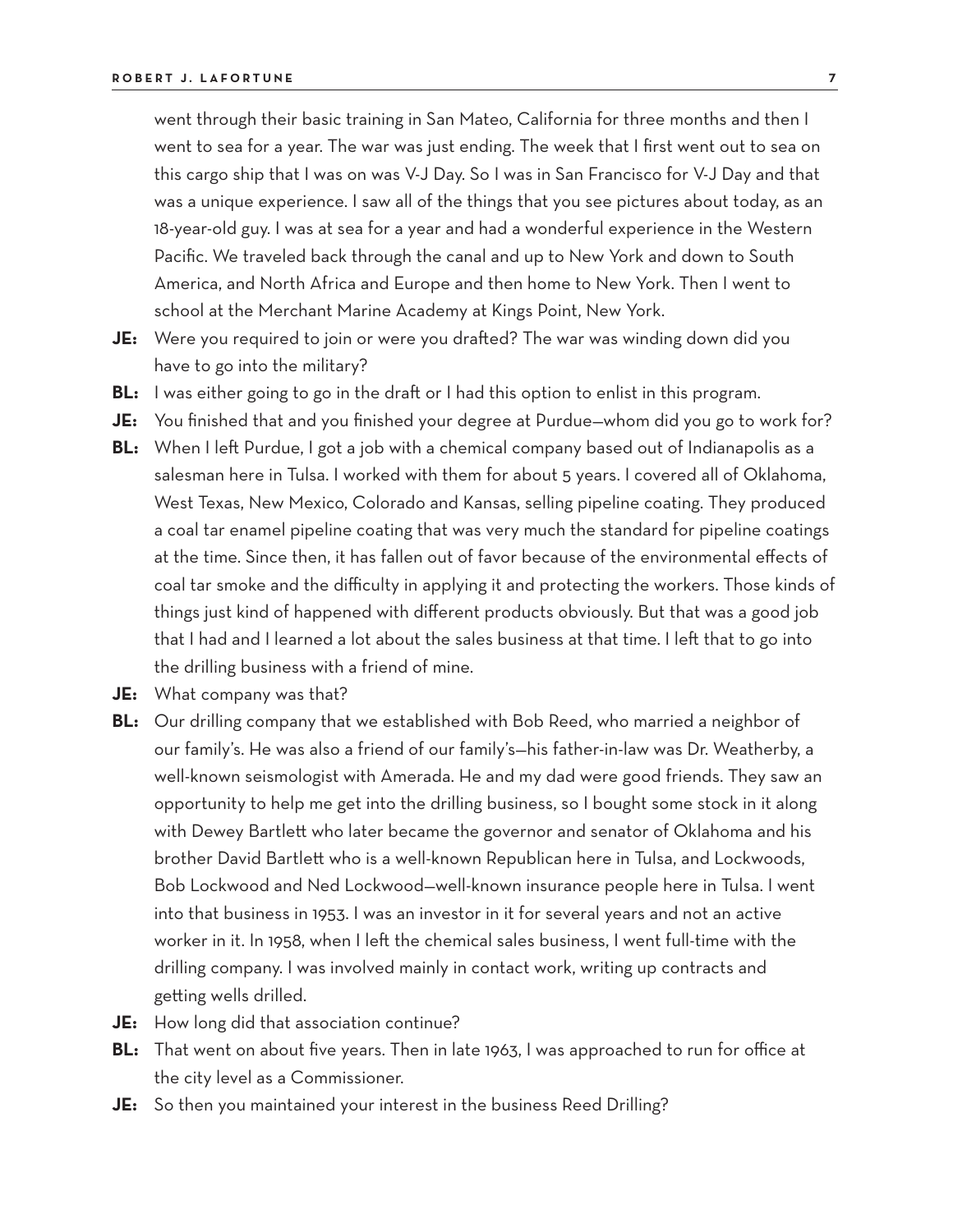**BL:** No, actually Reed Drilling was being dissolved. Drilling prices kind of hit the tank. We just decided that it wasn't a profitable thing for either of us. We split the company up. I took the production that we had—the oil and gas production—and my partner took the equipment. He was still interested in doing that. That was probably a fortuitous thing as far as I was concerned, to not have to worry about the iron that went with it.

# **Chapter 5—11:30 Riverside Expressway**

#### **John Erling:** So then you decided to run for elected office?

#### **Bob LaFortune:** Yes.

- **JE:** What office did you run for?
- **BL:** I was first approached to run for mayor. A good friend of mine Mary Dunn was very active in our local Republican politics and was married to an old family friend of ours, the Dunn family. She approached me about running for mayor. I didn't know one thing about city government at that time. I had very little awareness about what the issues were and all of that. I knew that Jim Maxwell had been the mayor for several years before then and was very well-liked as mayor, so I finally told her that I didn't know enough about it to want to get into a campaign about it. They said, "Well, you're an engineer why don't you run for the commissioner of streets and public property? That's an engineering job overseeing public buildings and building codes and over all of the construction of new roads and things." That seemed to be more amenable to me so that's what I did.
- **JE:** That would've been in 1964?
- **BL:** Yes.
- **JE:** One of the big projects that you worked on was the building of the Port of Catoosa.
- **BL:** Yes. I was elected in 1964 and right away we began to put together some building projects. You have to remember that the interstate highway system was coming on and had already been somewhat funded in Tulsa. The Broken Arrow Expressway was in completion when I went into office in 1964. In 1965, the city had a bond issue for not only streets but also for the Port of Catoosa. We approved \$20 million from Tulsa for the Port. I think Rogers County but up \$1 million. Of that \$20 million, several million were purchasing the land at the Port. That job was assigned to my office—the street commissioner's office. We had a very limited budget of maybe \$1 million or a little more. We were supposed to buy 2,200 acres out there in what they called then Rascal Flatts.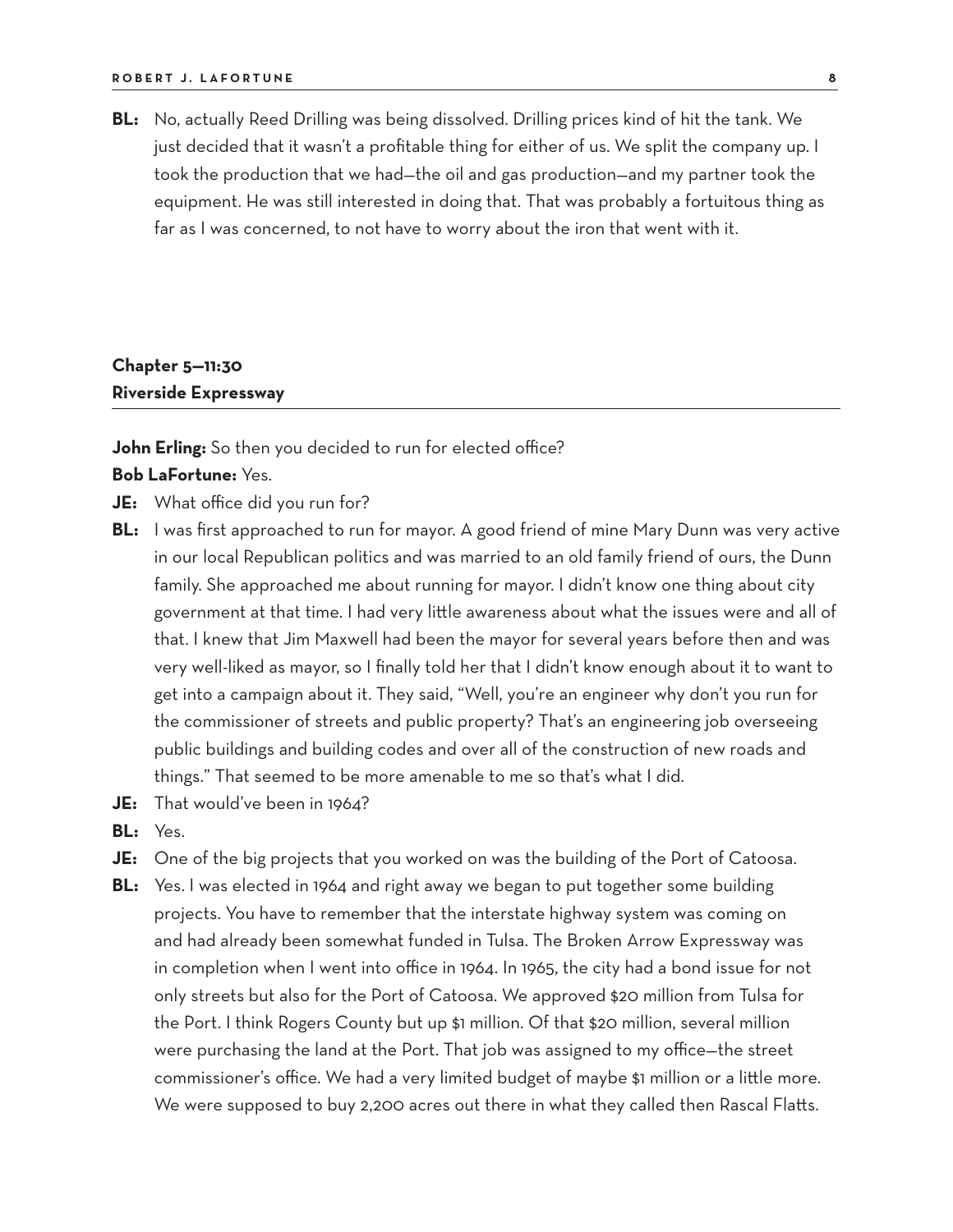We hired a small staff to work for the city under my office. We acquired all of that acreage over the period of about a year and a half and that became the Port of Catoosa.

- **JE:** Was it in 1963 or so when the McClellan-Kerr Arkansas River Navigation System was beginning to be developed?
- **BL:** Yes. It was in construction in the mid-1960s and finished in 1971. I was in the mayor's office by then, but all during the late 1960s while I was a commissioner these construction projects were going forward. I had an active role with the Arkansas Basin Development Association and later chaired that for a couple of years. We were involved in all of the lobbying for the funding of the navigational channel. Every year you had to keep that funding stream up through the Congress.
- **JE:** It almost sounds easy here having you talk about it now, but there had to be detractors and resisters to having an international shipping port here near Tulsa, Oklahoma.
- **BL:** That was a strange thing for most people to understand—that we could ever do that in the middle of the state. But as far as detractors, there were very few. Frankly, I'm glad we got the port built when we did, because we would have probably never built it today with all of the environmental questions that would be asked.
- **JE:** Did you interact much with Senator Robert S. Kerr and Senator McClellan?
- **BL:** Not personally—I didn't. Most of their work had been done earlier in the 1960s as far as getting the funding mechanisms started. We did rely on Tom Steed and Page Belcher and Mike Monroney. Monroney was very instrumental in helping get the funding through the Senate especially after Bob Kerr died, which I think was in 1963. We had very good support from all of our delegation though for the funding.
- **JE:** That had to be like it was meant to be, because then you become mayor as the Port is opened and dedicated you were the Mayor of Tulsa and you have put so much work into that project. President Nixon was here for the opening of the Port?
- **BL:** We had the opening of the Port in 1971. Another interesting story about that—prior to the formal dedication of the Port, there was a little trip put together by some Chamber of Commerce people here. Ralph Lafferty who ran Zebco here, Early Cass and Mark Tower and several other names that I can't pick up immediately—we planned a trip down the navigation channel in January of 1971. All of the locks and dams had been completed so we put together three little outboard motor boats, 18 feet in length or so. We started out on what was a 15° morning. I remember there was ice on the river out there. We would break the ice as he started down toward Inola, the first lock and dam. We took a 3-day trip from Tulsa stopping in Fort Smith the first night, Little Rock the second night, and the third night—we were on the Mississippi and down the Mississippi to Greenville. We were met at each of these places by their Chambers of Commerce and river enthusiasts and all of that. It was a very exciting trip and it holds a lot of memories for me today.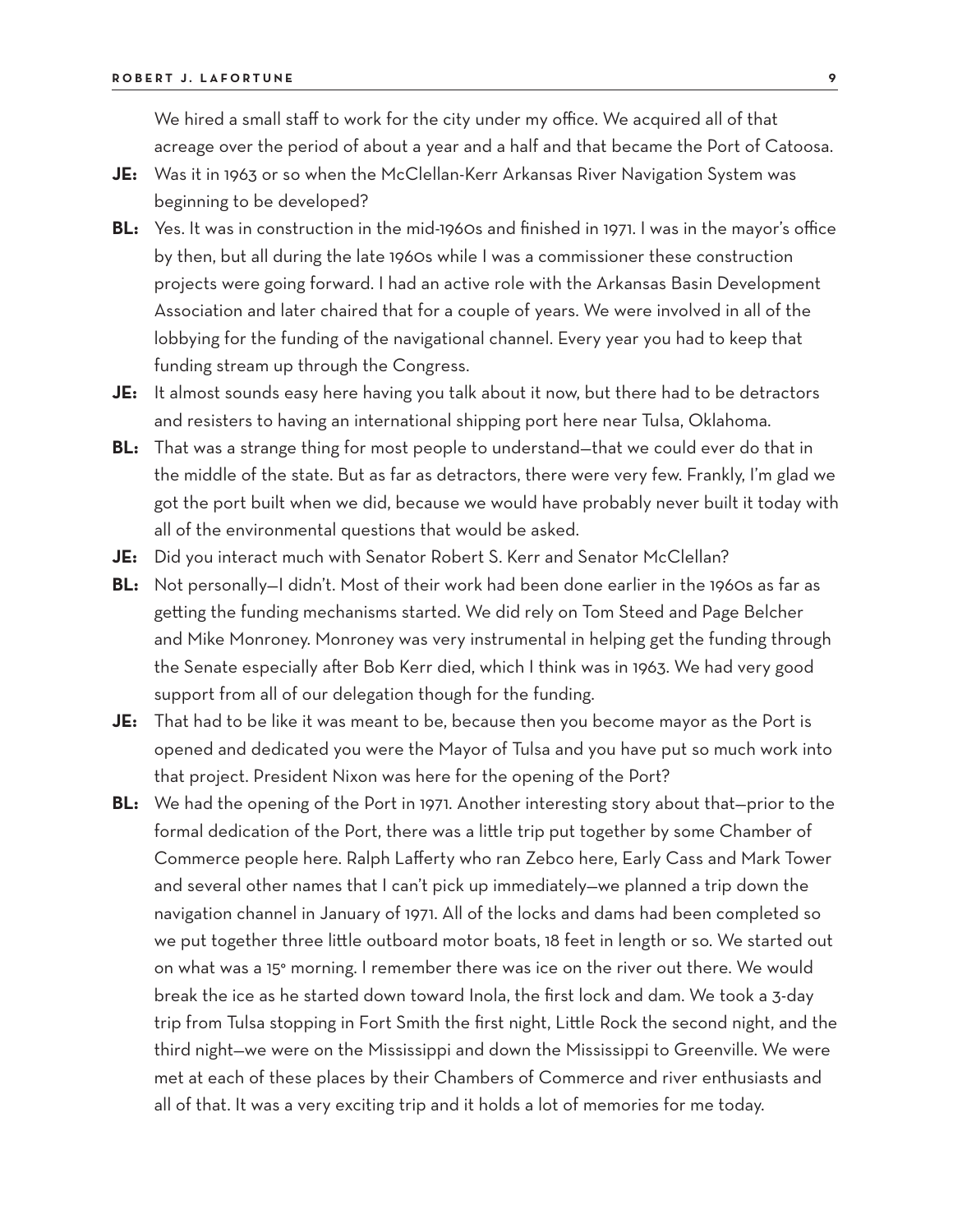- **JE:** Those weren't big boats? Eighteen-foot boats?
- **BL:** They we were just little tiny boats. You would get in these great big locks and dams and the walls of those things would go up 20 feet above you. Here they are opening these huge gates to let these little tiny boats go down the river.
- **JE:** Did you have any weather problems along the way?
- **BL:** No, we had good weather fortunately.
- **JE:** Also as mayor, you played a big role in our freeway system—talk about some of the early decisions on that.
- **BL:** Of course the job I had as street commissioner had been done very well previous to me by Guy Hall in the city and Frank O'Brien in the county. They had already gotten some funding for various right-of-way acquisition projects on the interstate system. Also they found money through various bond issues to acquire land for what they called the urban expressways, which didn't have interstate designation, but which required more local funding in order to acquire the right-of-way. Frankly, when I came into office there had just been an earlier bond issue at the county level that had funded things like the crosstown and the Keystone. They had done some really advanced work on getting the system built. But when I came into office, you have to remember, the Broken Arrow Expressway was being completed, but the Keystone was not built in the crosstown was not built and the Cherokee going north was not built. We still had the Riverside Expressway as a future project for our expressway system, but we knew that there were going to be neighborhood difficulties with that. That was kind of a whole new chapter really in my association with the expressway system. The Maple Ridge neighborhood formed a group against building that system down the Midland Valley tracks onto Riverside Drive at 30th Street and then down the riverbank to 51st Street. Of course that became an issue of great controversy during my street commissioner days. Lawsuits were filed against that. Eventually those lawsuits resulted in the Riverside Expressway being deleted from our system. Betsy Horowitz led the charge from the Maple Ridge group. She personally ran against me in the mayor's race at least twice. We had some heated discussions about expressways and what the effects were in Tulsa. I can say today without reservation that it was fortunate that that got deleted from our system. I think it had no business being programmed in there to begin with and would have taken away all of the potential for river development that we are seeing happen today even though it's 50 years later.
- **JE:** Even though you were a strong proponent of that expressway?
- **BL:** Yes, because I felt as if that was my responsibility to carry out the highway plan that had really been approved in some earlier bond issues so to speak when people voted about various rights of way.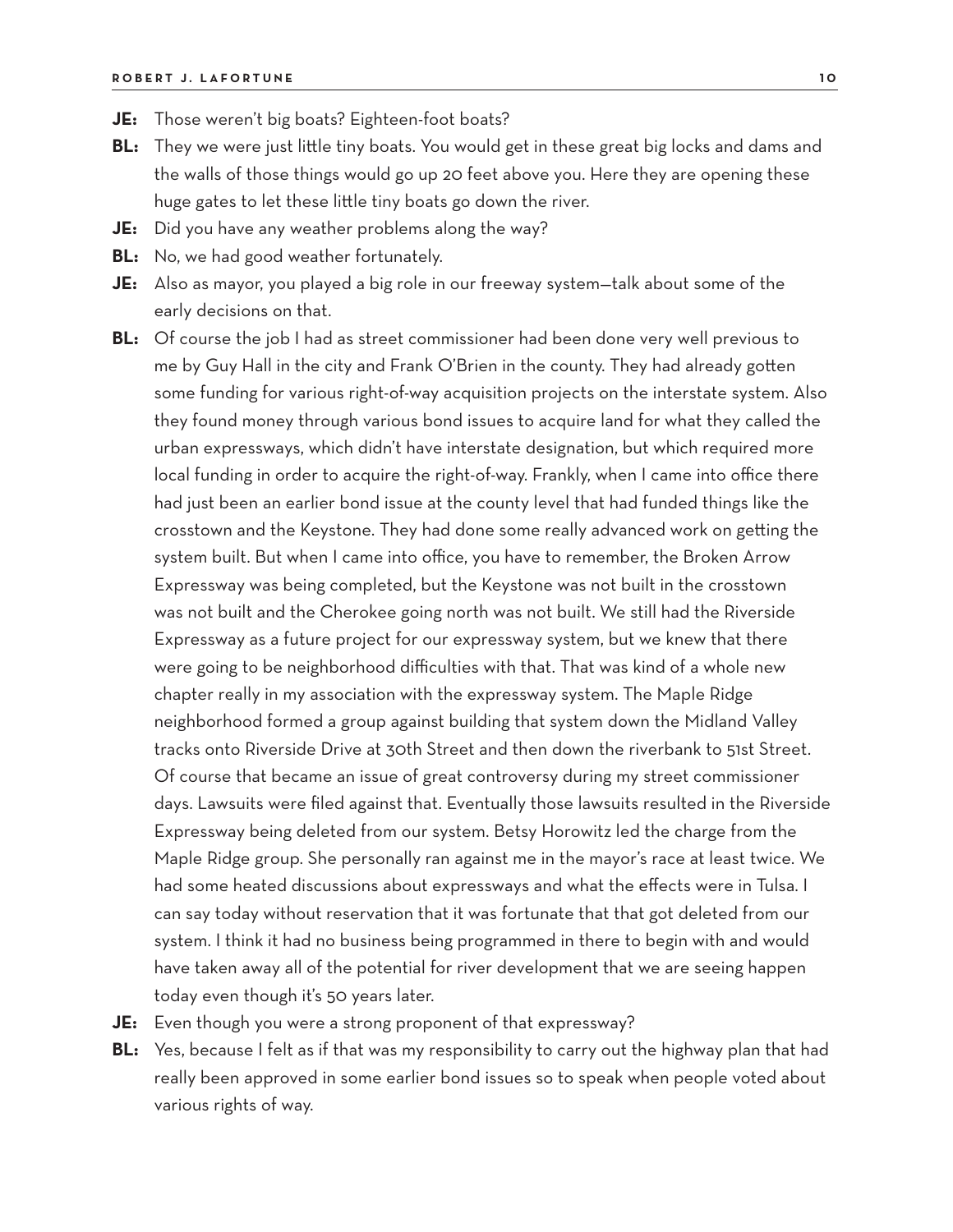- **JE:** Did all street bond issues get passed during your time?
- **BL:** No. I actually lost one in 1969 when I was mayor and I think that was the only one.
- **JE:** But they must have come back and approved it as building continued on on the streets?
- **BL:** I think most of the expressway items had already been approved through the 1965 issues as I recall. We ran into difficulties when I was mayor in the latter couple of years of my term. You have to remember this was the late 1970s. There were some hard times in the oil business. In the mid-70s we had the embargoes and things like that that were very difficult on our economy. It wasn't all smelling the roses. It was a difficult time to get any public funding for things. I want to mention one other thing with regard to expressways, because one of the key projects in all of our expressway system was what we call the southeast interchange. That doesn't mean anything to people today, but it completes the loop of expressways around the central business district. We did not have that designated on the interstate system when I came in office as street commissioner, so we were always faced with having to buy the right of way ourselves as a city for that whole complex. As it came along, we just found that it was not probably going to be possible with the tenor of public acceptance of street bond issues to put together enough to do that. We decided that we would try and get the southeast interchange on the interstate system so that the right-of-way could be 10% local and 90% federal and the construction would be the same way. Otherwise it was going to be 50% local and 50% federal. Rightof-way is one thing, but the construction we would have never been able to put that up locally. So, with the help of Dewey Bartlett who was then in the U.S. Senate, he was a friend of Secretary of Transportation Volpe, so he arranged for them to look at this as an interstate project. We had a very important meeting in Washington with the Secretary and Sen. Bartlett about this designation and we gained the favor of the Department of Transportation to change the designation of that Southeast interchange. So even though we had lost the other interchange through the Riverside Expressway condemnation, we gained the Southeast interchange, which gave us our connection to the Broken Arrow Expressway and completed the loop around the central business district. So that was a very, very key element in our overall transportation plan.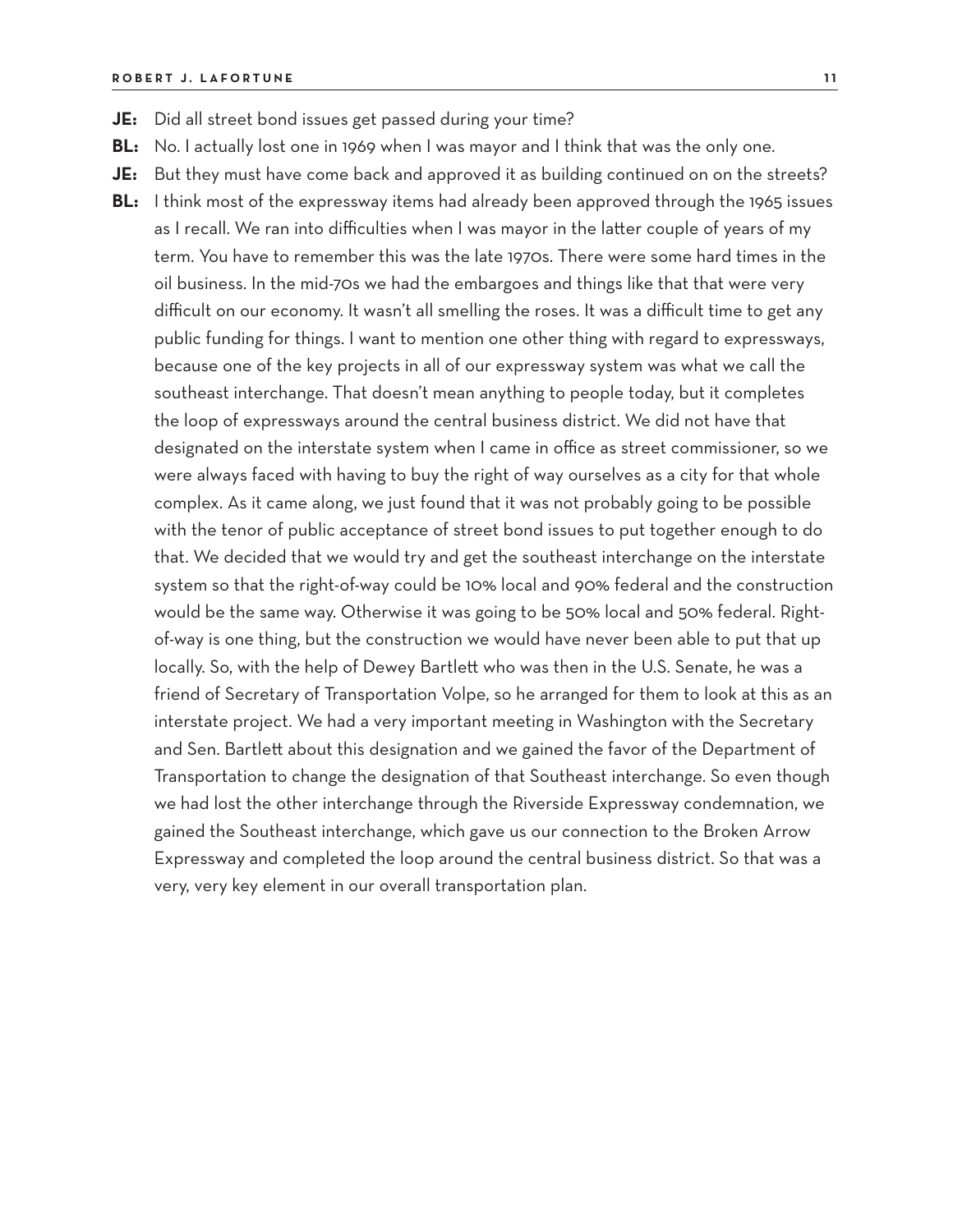### **Chapter 6—9:30 PAC**

John Erling: So then in the middle 1970s you began work on our new performing arts center? **Bob LaFortune:** Yes, all during my term, even as street commissioner and as mayor, there was

a lot of interest in replacing the theater on Brady. Actually, in 1969, the city put up what they called an Omnibus bond issue—a terrible name. A lot of people referred to it as the ominous bond issue (chuckle). It was put up in kind of a hurry and had 7 or 8 different issues in the one big issue. We had traffic control, water and sewer, storm sewers, parks, streets, and we had a theater. The theater envisioned was to do some renovation in the assembly center I think—to reconfigure that. At any rate, we put several million dollars in for a theater and it was probably the least popular issue. We had a river project in that issue also. We had money in for the low-water dam development and we had completed a study on river development that was very similar to what's going on today, but it was done then by an architectural firm of Hutchins Thompson & Ball in what was the middle 1960s. I might add that as an anecdote that my secretary through my city hall days was Ann Baxter, a lovely lady who had worked for city commissioners back in the 1940s and then worked for Sid Patterson when he was street commissioner prior to me. She told me about her water and sewer commissioner I think, who in the earlier days had proposed damming up the Arkansas River. That thought was in the minds of several of our chamber types and the futurists you might say for development. But at any rate, in 1969 we had a river project and it of course got beat with all of the other things in this '69 bond issue. The only thing that passed in this '69 issue was the water and sewer issue.

- **JE:** So they could pick and choose which ones they wanted to vote for?
- **BL:** They could pick any one of these—you had to have all separate issues obviously.
- **JE:** So then the idea of the theater goes down?
- BL: Yes, the theater idea went down in '69. When I became mayor there was still interest in that. We had a very important retreat in 1970 or '71. We had a downtown gathering of Katie Westby and Joe Williams was part of it—the president of Williams Companies here. Birch Mayo and others attended this retreat. A fellow named Halpern who was a landuse planner came here and facilitated the retreat. We had everybody walking downtown and looking at sites discussing what we should do. Charles Norman, a very close friend of mine who died just last year, was also important because he had been chairman of a municipal theater study committee. They had looked at all of the older buildings that might be converted into a theater, one of which was the Akdar theater at 4th and Denver. We did a serious study about converting that theater into the municipal theater. It was a really the best choice, but it seemed to be the best thing for the money that could be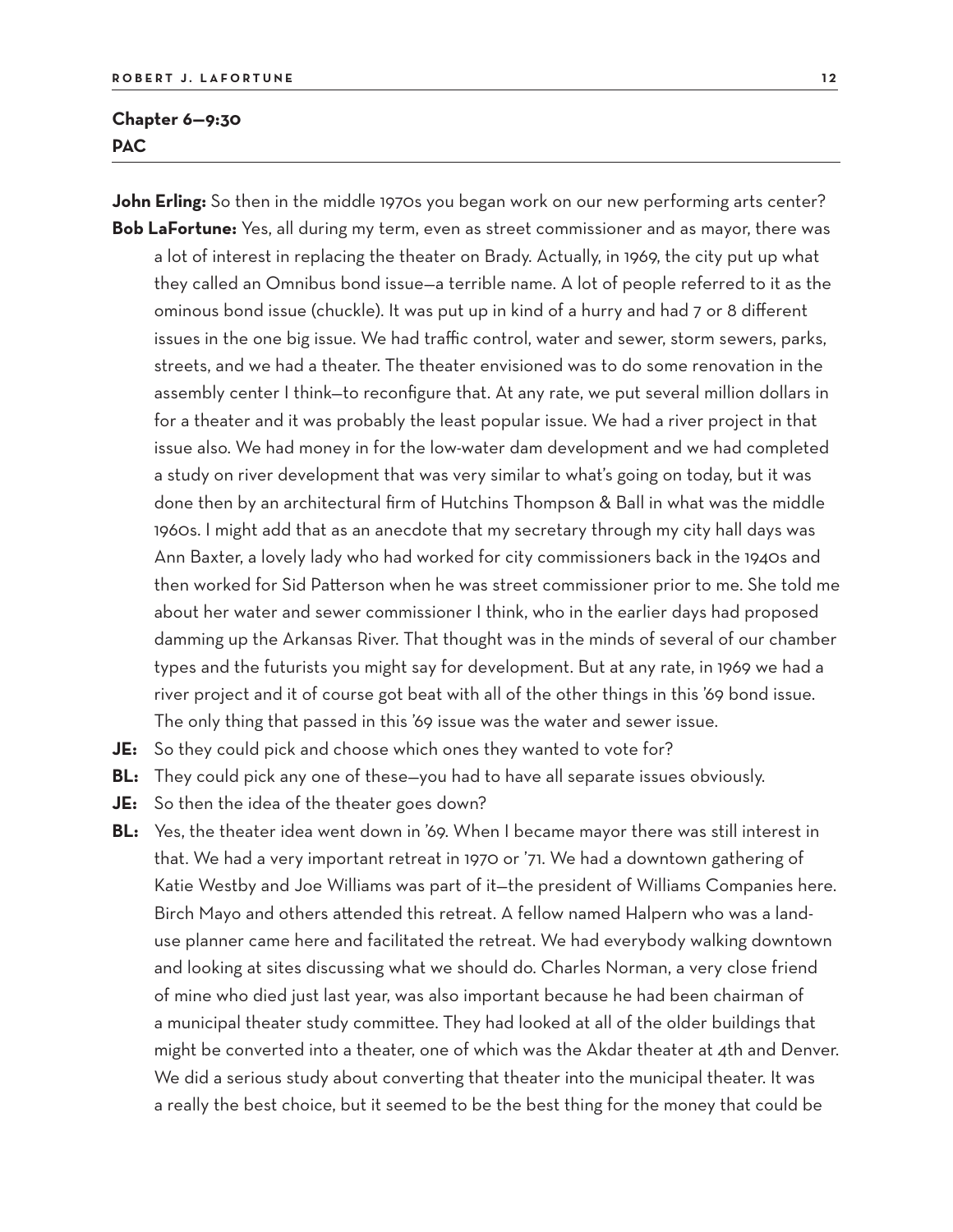raised. So we kind of drifted along with the idea that we needed a theater very badly until the Williams Companies put together a downtown urban renewal project that resulted in the Williams Center.

- JE: We now know the Performing Arts Center is at 3rd in Cincinnati. So that was all blight--it needed to be cleaned up.
- **BL:** Actually, it had already been all cleaned up. By then, the buildings were virtually clear from a large part of the area and the Tulsa Urban Renewal Authority had been trying to take proposals on development of that area, which is now a 9-block area. It went from 1st Street to 3rd Street and all the way to the railroad tracks—and it went from Cincinnati to Boulder. That area had not been able to attract any significant development of proposals. However, when the Williams Companies decided that they wanted to build a new building—they had been in the present building NBT building at 3rd & Boston…They were growing very fast and needed a lot of office space. They hired an architect, Minoru Yamasaki from Detroit to come in and design a Williams Center office complex. Since we kind of had our foot in the door with Joe Williams, he knew that we needed a theater, and so in talking with his brother John, they kind of settled on perhaps a theater could go in the new complex. So they picked out the corner where the new Hotel Tulsa had been, the half block off of Cincinnatti and north of 3rd Street and they designated that for a potential site for a theater. John Williams, in his work with Yamasaki had very ingeniously converted what was a two-tower project of Yamasaki's for the Williams Companies to a one-story tower. Yamasaki had presented two towers of about 25 or 30 stories each. John suggested he just put one tower on top of the other and just make a taller building. The building that Yamasaki developed was very similar to the World Trade Center Towers that went down in 9/11. John saw the potential of the theater site, so he approached Leta Chapman to make a major league gift for a theater. She consented. She agreed that she would give \$3.5 million. He then called me for a meeting and he said, "Bob, if we can go half and half, public and private on \$14 million budget. I'll raise \$7 million privately, half of which is already assured through Mrs. Chapman, and the City can put up \$7 million and we would have enough to build this theater for \$14 million. That's how we got started with the theater.
- **JE:** But then, did that have to go to a vote?
- **BL:** Yes, the City would have had to vote on the \$7 million, so it looked like a slam-dunk to me to have half of the money already available, and sure enough it was. Because where the theater had failed in 1969 by 25/75, in 1973 it passed by 75/25. So we put up our \$7 million and John raised another \$3.5 million privately from individuals who were interested in a new theater. So with \$7 million from the public and \$7 million raised privately, we had the \$14 million to do the project. So we proceeded to design the theater and go to bids.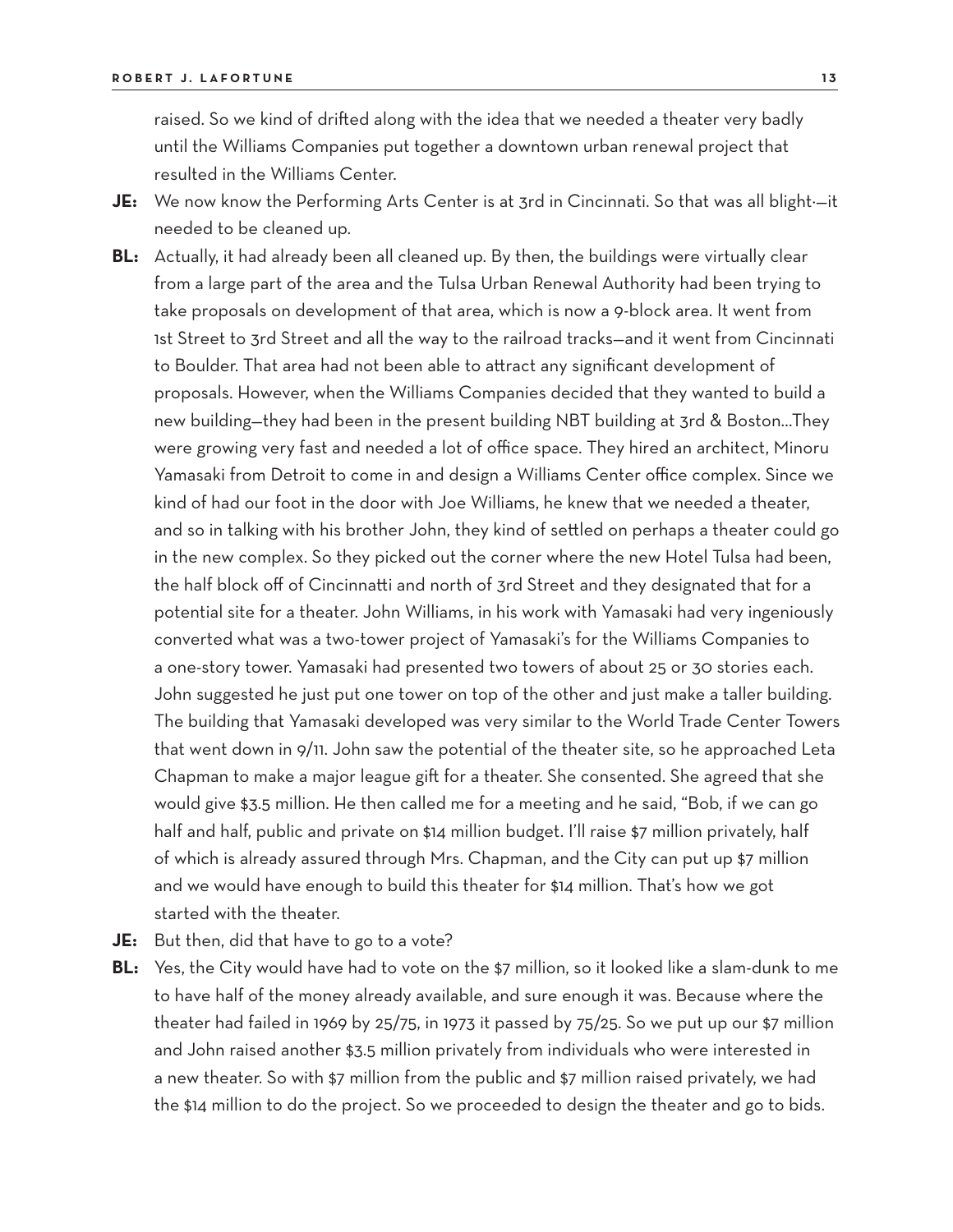However, when the bids came in, they were about \$18 million. John Williams came back to the City and said he would raise another \$2 million if the City would put in another \$2 million. Fortunately at that time, the City was receiving what were called revenue sharing dollars through the Nixon Administration. They were giving us a real resource for capital dollars that we didn't have otherwise. We agreed that we would find our \$2 million in the City through the revenue sharing door and John went out and raised another \$2 million from virtually the same individuals who had pledged the other \$7 million. So we ended up with \$18 million in raised money. We went back to the construction of the theater and actually formed a committee, which was a very unique idea that Charles Norman had conjured up. They entered a contract with FlintCo on a fixed-fee basis to build the theater. We were in a time of hyperinflation—so there was a lot of pressure to get the work done while inflation was raging around us, but it also enabled us to earn a lot of interest on the money that we had already raised through the bond issue and through the private donors. So we put the money to good use and finished the construction of the theater for \$18 million. We actually ended up with \$1 million over that because of our interest earning and that \$1 million went into our Performing Arts Center Trust, which still operates today to encourage programming of events at the theater.

- **JE:** The opening night had to be a big night. Do you remember what the opening performance was?
- **BL:** Ella Fitzgerald was the big attraction for opening night. The Tulsa Symphony of course had a wonderful program planned. It was a gala night and historic certainly for Tulsa.
- **JE:** So you stood on stage and welcomed the crowd?
- **BL:** Absolutely. It was one of the finest treats of being a mayor was to have that theater, a real presence. As we all know it's been maintained in almost perfect condition ever since.
- **JE:** That was in 1977?
- **BL:** Yes.

# **Chapter 7—4:18 Boy Scouts**

- **John Erling:** You were talking about the development of the Williams Center and the Williams Tower. That included a shopping area and an ice rink. Can you talk about that?
- **Bob LaFortune:** Yes. They envisioned a big retail complex. They had attracted a quality, fivestar hotel. They developed the Williams Green, which is really an outstanding urban ark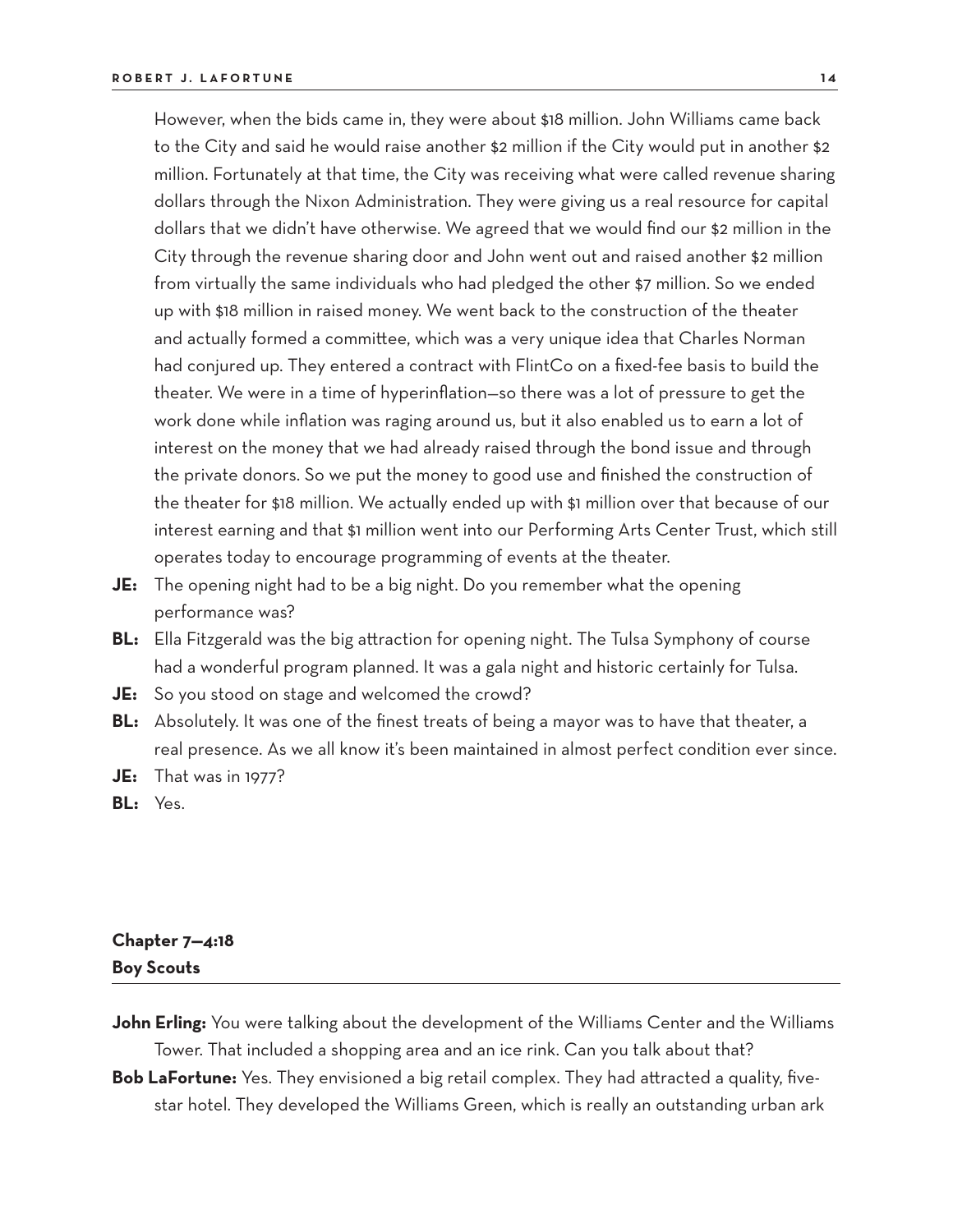today with a parking structure underneath it to serve the hotel and the theater. Then they had a large retail complex within what is now known as the BOK Tower and some other office buildings that were sited in the plan.

- **JE:** They had an ice skating rink and families would go down there.
- **BL:** Yes, the initial development for the Williams Center included an ice rink and a variety of cafes and restaurants.
- **JE:** They had a movie theater in thee.
- **BL:** That's right. They had a small theater in there, which is in use today by the Williams Companies.
- **JE:** Also you were involved with the Tulsa Parks and Recreation Department and took a special interest in that?
- **BL:** I had seen during my days as a street commissioner how neglected the city parks system was. I think the last bond issue to fund any parks in Tulsa prior to my coming on as a street commissioner was probably in 1957 or 1958 or something like that. So that was one of the things that I wanted to do, so we did put a park issue up in 1970 or 1971 right after I was elected. But at any rate that was the first park issue that had been put up in many, many years. We put a lot of emphasis on Mohawk Park as well as some funding sources for acquiring new land for parks—not so much development as just getting the land. That gave us a major renovation of Mohawk Park and also gave us some funds for site acquisitions.
- **JE:** Then you made the zoo a very attractive place.
- **BL:** Yes the zoo had a lot on interest from various volunteers and city groups. There was a lot of interest in getting our zoo developed not only as an attraction for tourists but also just for the education of just our own young children. So that came about with what they called the living museum.
- **JE:** Then you went out of office in 1978?
- **BL:** Yes, I left office in 1978. I had served four two-year terms and elected not to get involved in other political races at that time.
- **JE:** Certainly you were asked to?
- **BL:** There was an opportunity because Dewey Bartlett was going through cancer at the time and really could not finish his term. So there was a vacancy in his term when he died.
- **JE:** You could have been appointed?
- **BL:** Probably not appointed, but I think I could have run for that office. That's when Don Nickles ran. He was a very young man, about 32 at the time but a very able politician. I really did not have an interest in trying to run for that office. My wife was an only child and her parents were still alive and living in Tulsa and she was not attracted at all to moving away.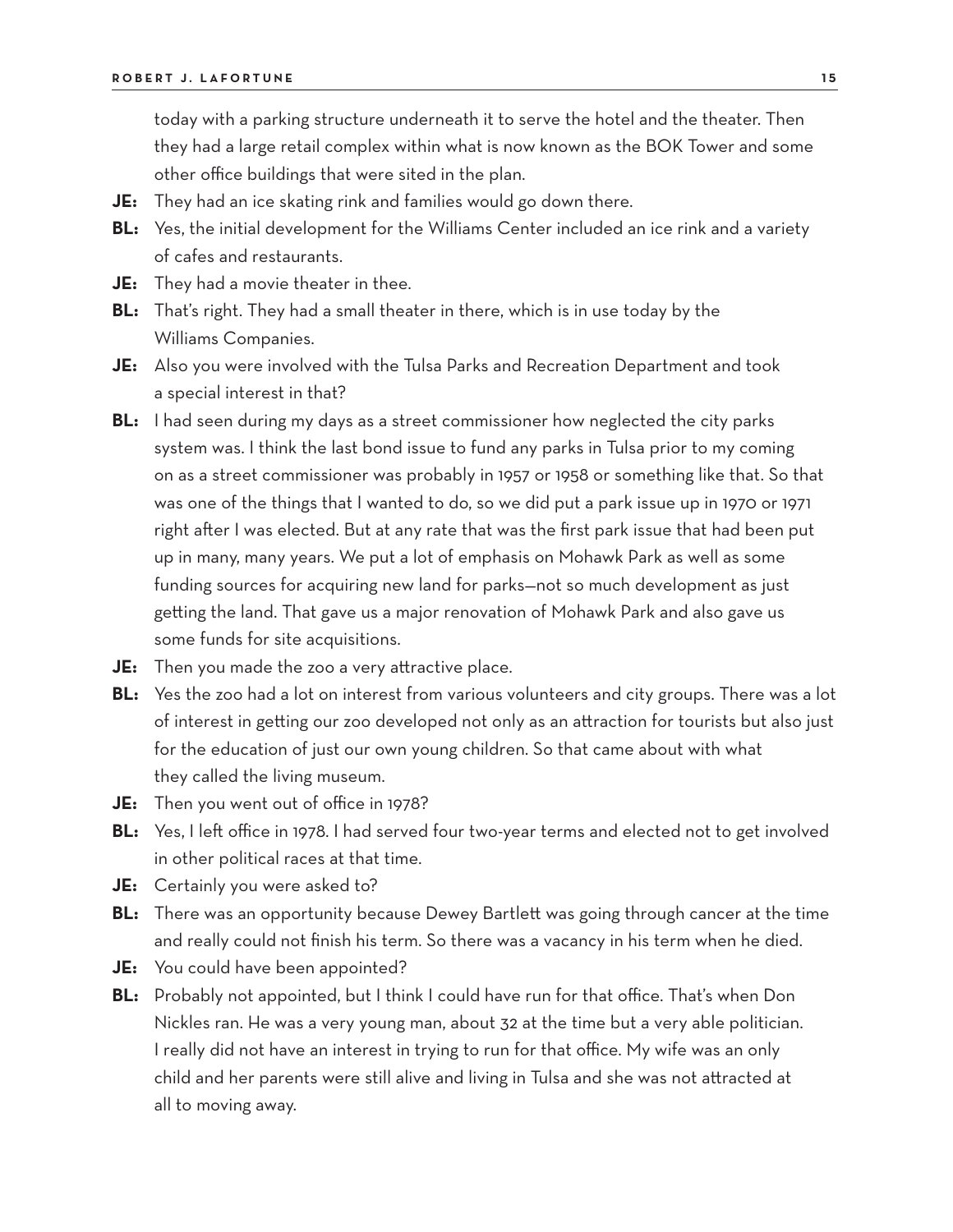- **JE:** You were also active in the Boy Scouts?
- **BL:** I got active in the Boy Scouts mainly as a fundraiser for their local Council. I migrated up through a series of appointments up to Chairman of their regional Scout organization, which is a five state area around Oklahoma. I went on the national board in 1978 and I am still on the Executive Board for the Boy Scouts of America. I had a great interest in that. All three of my boys had been Boy Scouts. The two younger ones became Eagle Scouts. When I learned how important that was I stressed that a little more in their development. It's been a great satisfaction for me to work for the Boy Scouts. They are outstanding. They are the major youth organization for the country. They do so much good and I have been very, very satisfied with the work I've done there.
- **JE:** I recently visited with Fred Drummond who is very active in Scouting in the south. He pointed out that I think the first chapter of the Boy Scouts actually began in Oklahoma. That's good.
- **BL:** Yes, the first Scout Troop was from Oklahoma.

## **Chapter 8—3:03 Political Family**

- John Erling: Let's talk about your family and talk about your wife and her name and how you met her?
- **Bob LaFortune:** Jeanne was a native born Tulsan. Her father was W.W. Morse, a descendant of Samuel F. B. Morse, the man who founded the telegraph and the Morse Code. Their family line went way back in the northeast. Her mother was from Georgia and had a very southern accent. They came here in the 1930s or so. Jeannie was born in 1929 so she was a couple of years younger than I was. She was an only child, so she didn't have any brothers or sisters to hammer her or hammer on. But she was a very unspoiled person and that's the way her parents were. Her father was the general manager of brown Duncan, which was a very important retail store in downtown Tulsa for many, many years, owned by the Duncan family. He left his employment there in the mid-1950s and moved to Wisconsin to run a store in Madison. They lived there about 10 years and we used to visit there in the summers obviously. Our children enjoyed those visits very much.
- **JE:** Did you meet Jeannie in high school?
- **BL:** Yes. Jeannie was just graduating from high school when I met her and I was either at TU or away at Purdue during our dating years. When I finished college, we got married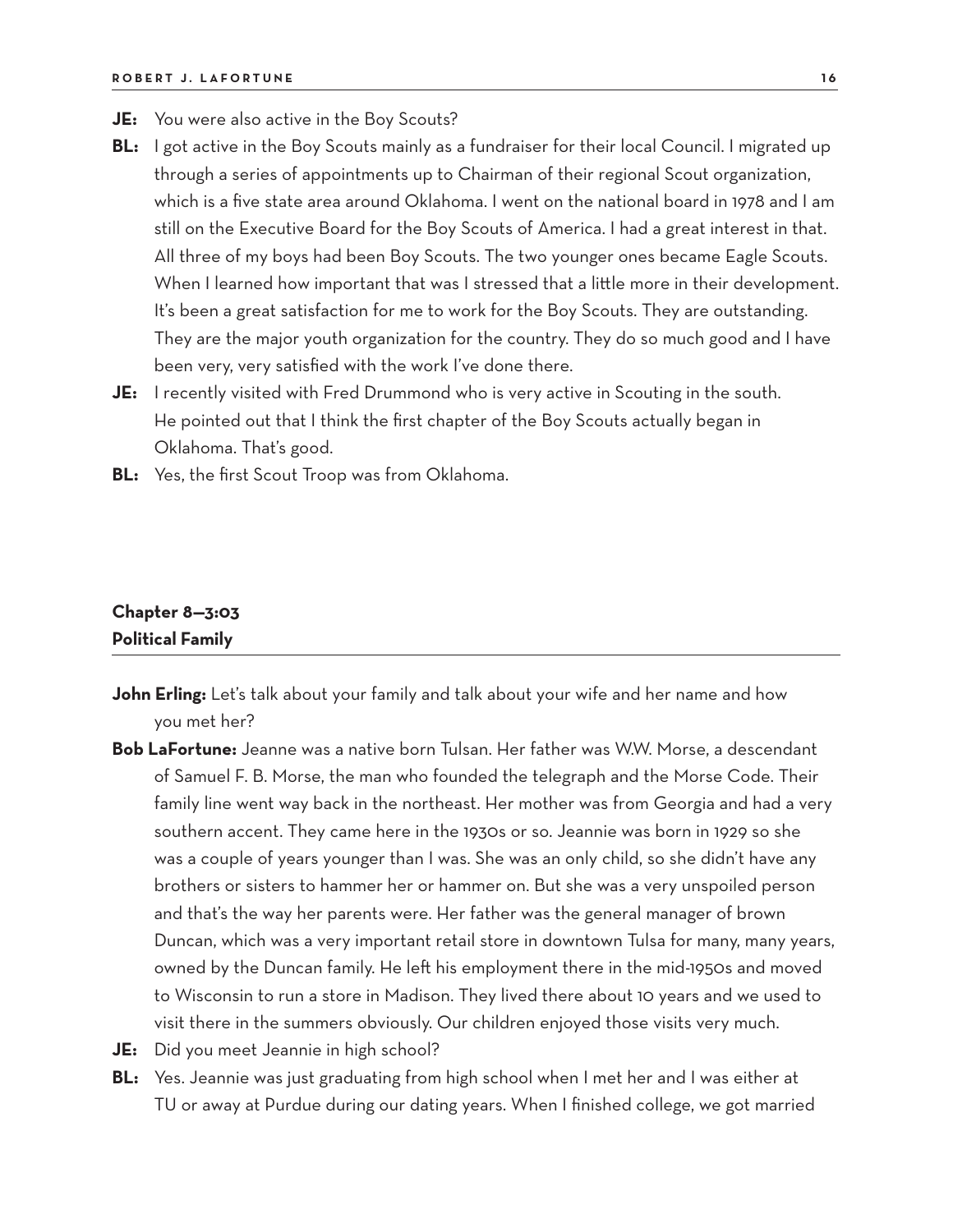and started having our family. We had six children, three boys and three girls. All of them are married locally, with the exception of one. So today, I still have my six children. They are all well and healthy and very productive. I have 16 grand children and three great grandchildren.

- **JE:** Now, is it a grandson that you have who is in the city council?
- **BL:** Yes. My oldest daughter Susie Bynum has a son G.T. Bynum IV, who was elected to the city council a year ago and will be running for reelection this year's. That's an interesting family because his great-great grandfather was the second mayor of Tulsa in about 1900. So the Bynum family is old line Tulsa and we are very proud of that and the heritage that exists there.
- **JE:** And you had a nephew who was the mayor of Tulsa?
- **BL:** Yes. My nephew Bill, who is my brother Buddy's son was mayor and elected in 2002. Among his other things that he did, he was greatly responsible for the arena that we have in downtown Tulsa. He out together a very good quality building. I think he helped assure that we had a very world-famous architect who not only did a beautiful building but a first grade quality building structurally that has been economically successful since it was opened last August.

## **Chapter 9—13:00 Reflection—Advice**

- **John Erling:** As you look back over your life, can you pinpoint a project or projects that gave you the most satisfaction?
- **Bob LaFortune:** There are certain public projects that I am very proud of. Probably in the construction manner, the Port of Catoosa would be the one, even though there are many, many others who had a lot more leadership responsibilities in that than I did. You have to remember the bond issue that the City passed for the Port was in the Maxwell Administration. I always had great respect for Jim Maxwell, as well as my successor Jim Hewgley because both of them were very innovative in bringing new things. They were not afraid to try something new. Maxwell developed a lot of the City County Associations that we have today. Our library system, our health system and the planning commission all of those are City-County efforts. Today we see a lot of problems between the City and the County because of a lack of camaraderie or something that existed in those earlier days. Jim Hewgley did the same thing. He was able to establish new things. We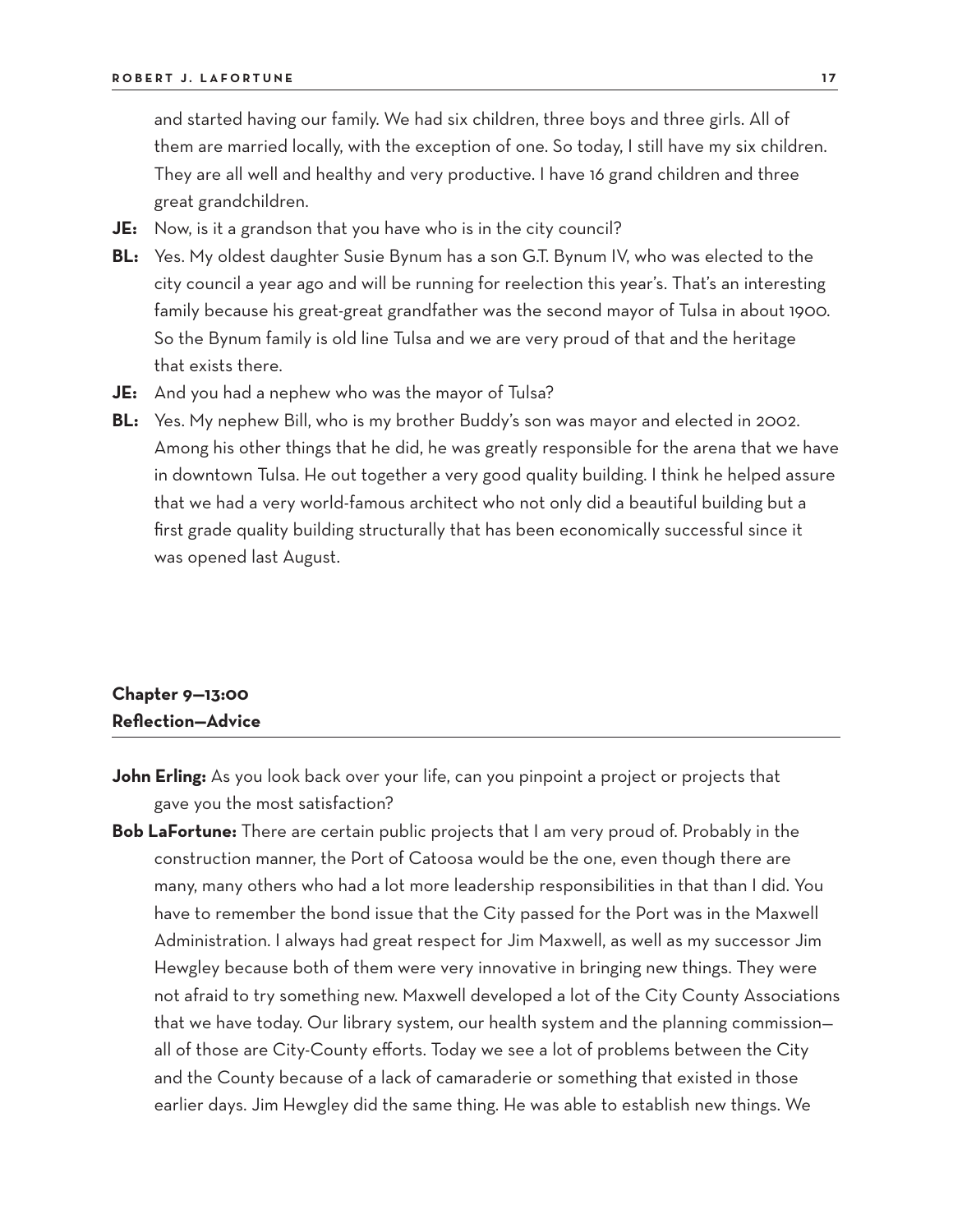had our model cities program that attempted at least to do a lot of development in north Tulsa with the black community. We gave a lot of representation to minorities through committees and new organizations and new ideas that at least surfaced some of the important racial divisions that we had. Hewgley started the Tulsa Housing Authority for instance, which to me has been one of the most important elements of the city development over the years in taking care of the need for low-income assisted housing.

- **JE:** Those were all big and exciting building years—weren't they? What do you think is one of your best traits? How do you view yourself?
- **BL:** First of all, I think in the commission form itself, it is a coalition form of building government. The mayor was the chief executive of the city, but he only had a limited number of departments—mostly executive departments. All of the operational departments under that forum were under the four commissioners that were elected and the city auditor. So, in order for the mayor to advance an idea or a new program, while the mayor controls the formation of the budget so to speak, he or she would not have anything to do with ordering out street crews or picking up things for the waste disposal or doing those things. The mayor had to coalesce support from among the commission elements. That meant that you had to be a coalition builder for your ideas. My theory always was, get the best ideas you can from the best people and advance them the best way you can. I lost some things. I lost some bond issues. I lost a project to get a low-security prison in Tulsa, which I wanted very badly because I knew that these prisoners coming out of jail are all coming back to our town, so why shouldn't we have them here where we can give them more vocational training and more attention and get them more rehabilitated. We lost that in a big way here in Tulsa.
- **JE:** People were afraid?
- **BL:** They were afraid of siting it. It's the same old thing, not in my backyard. I remember the good things we did and we did a lot more good things than the things we failed on.
- **JE:** You talked about the low river dam that was talked about in the 1960s. Are you surprised that we are sitting here today, right now in 2009, trying to fund a low water dam? That's got to be a surprise to you.
- **BL:** It is because it's just taken too long, for reasons I wouldn't necessarily opine on at the time. I think we missed an opportunity when we lost the vote in 2007. That's spilled milk so to speak so let's go on to the next one and hope that we can get funding for some development. Meanwhile, I am very pleased with what's taking place along the riverbank being funded through donations from the Kaiser Family Foundation or from QuikTrip. There are still a lot of things that can be done with respect to riverbank development without having the low water dams there.
- **JE:** After you left office of the mayor of the City of Tulsa, what did you do then?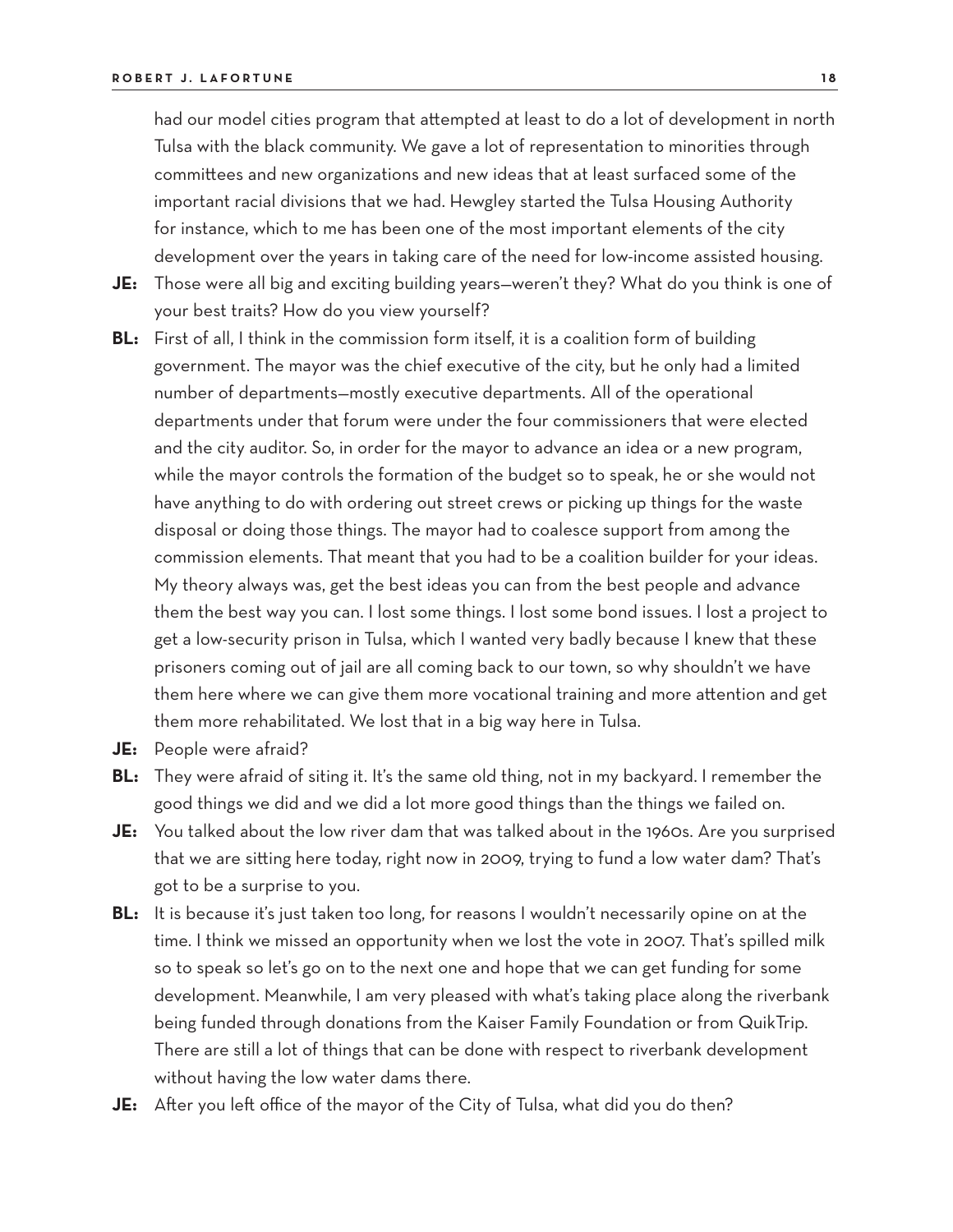- **BL:** I just went back into my private business. I do a lot of work with our family. Since my parents died, we have a couple of trusts that I am a major factor in overseeing. So that's my business today. I am still in the oil and gas ventures. From a personal standpoint, I still try to keep a hand in some of the civic jobs as a volunteer, particularly with St. John Health System and with some of the Catholic Schools that I associate with.
- **JE:** At Notre Dame, there is a facility there named in the honor of your family?
- **BL:** Yes, there's a LaFortune Student Center at Notre Dame that my mother and dad funded. It was the renovation of a very old building on the campus almost right next to the main golden dome administration building at the school. They did a renovation of the older classroom building and then in the mid-1980s all of our family members participated in a major expansion of that building to the status that it has today as the LaFortune Student Center. It is very much in use mainly for student activities and for campus restaurants for the students and meeting places.
- **JE:** Describe your father to us.
- **BL:** My dad was very much indoctrinated into work and responsibility. There was very much self-discipline in how he conducted his own life. He was very compassionate. He always had great sensitivity to people who worked—especially just normal laborers that he would see or encounter. He could talk to anybody. He could talk to the most important person in the country, a President, as he did with President Eisenhower when he was serving in his administration. He could talk to the normal day laborer working at the park. He used to go out to LaFortune Park a lot—almost every week. He would walk around or he might sit down on a bench. Some golfer would come by or somebody would come by and he wouldn't tell anyone who he was. He would ask them, "How did your day go? What do you like about the park? Did you see anything wrong out here? Something that might need fixing?" He would listen to their ideas. He wouldn't do anything about it, he would just go talk to the superintendent and tell him, "take a look at this, this is going to need some help. Without a doubt the Park was the golden part of his life. Even after the initial development, remember that he built the 3-par golf course as an addition. He built some of the tennis courts as an addition, and then the running track around it and then the playground. All of those things came later after the initial development. He never, unfortunately, saw the Park on the corner of 51st and Hudson. Nor would he have seen the newer development of the tennis courts, which would have pleased him greatly.
- **JE:** It must give you an enormous sense of pride to drive up Yale particularly on the weekends and on Sunday afternoon and see all of the families playing and having family get-togethers and cooking out. That's got to give you a lot of pride and pleasure.
- **BL:** Well, I have seen a lot of parks around the country in cities I visit, I don't think there's a more complete, small urban park than LaFortune Park—it's unique. You think of all the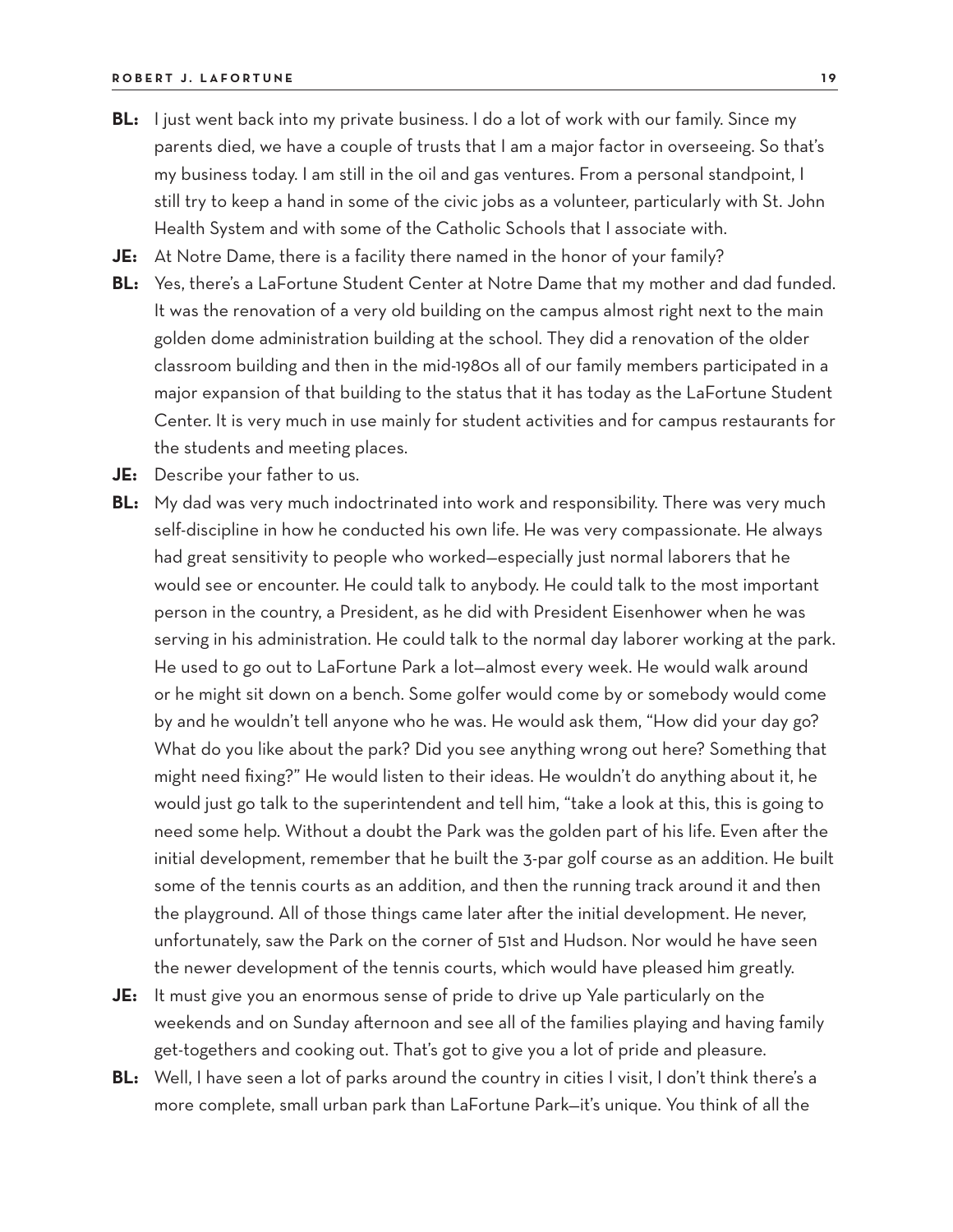different activities and all of the things that are going on there at the same time and it's just a gem among park systems.

- **JE:** Yes. As students listen to this interview, do you have any advice for life or careers in public service—is there anything you would like to impart to them?
- **BL:** I think today especially we need young people who are interested in public service. That's why I was so pleased to see my grandson run for city office. He's had probably a political bent since he got out of college because he went to work for Sen. Nickles for 5 years, and he worked for Sen. Coburn for a year or two. He's always had an interest in it it's kind of in his blood. It goes back to his family and his great-great-grandfather being a mayor, so I am really proud of that. More people need to have an interest and not a scorn for a political life. Politicians are needed in our country—good ones. If the good people don't step up, the ones who aren't that capable will and we will just have so to speak a vacuum where we need new leadership. I might add, young people need to feel a sense of responsibility in everything they do. They need to get through high school without getting into trouble. They need to watch the people they run around with. They need to pick and choose good friends. That's probably one of the most important things that I think I've had. I've always had good friends. I've been proud of them and not ashamed to associate with them. The other thing is to keep a sense of integrity about your life. Ethics today have been under severe stress—especially among our top corporate leaders in the country and among a lot of our political leaders—so integrity is probably the most important thing that you ought to be thinking about when you take on a job or a responsibility.
- **JE:** In your life, would you look back on some individuals that you would look to—obviously your father would be one of them but were there others outside the family who were your mentors?
- **BL:** Obviously, I would have run across or worked for people that I respect. A lot of my teachers—particularly in high school level and some even at the college level, that I remember as kind of forming my outlooks and my attitudes. I would say that's particularly true of the Augustinian priests I had at Cascia Hall and the Sisters of the Benedictine community here that I had in grade school at Marquette. Those two orders, Benedictines and Augustinians have a very wonderful attitude about their life and I think they impart that to you when they teach you.
- **JE:** And you have been very active in the Catholic Church.
- **BL:** That's one of the reasons that I think I've stayed so active is because of the religious influences from my teachers.
- **JE:** Are there any names at Marquette and Cascia Hall—students that you went to school with that grew up in Tulsa that we might recognize that you have stayed in touch with?